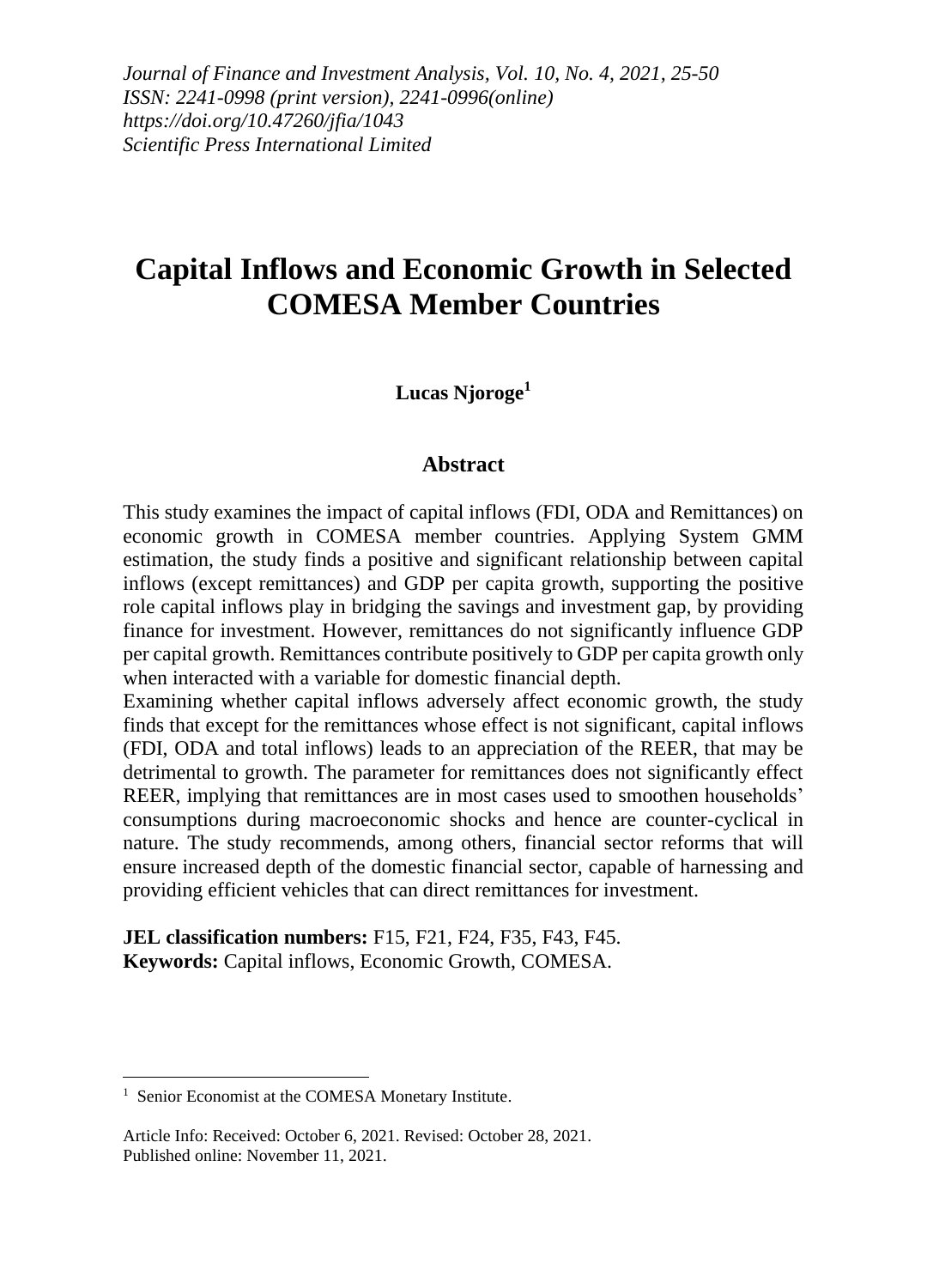## **1. Introduction**

Capital inflows in form of Foreign Direct investments (FDI), Remittances (REM), and Official Development Assistance (ODA) plays an important role in bridging the resource gap required for investment and economic growth especially in African countries. Most countries in the Common Market for Eastern and Southern Africa (COMESA) region are characterized by an overwhelming demand for investment required to accelerate economic growth and consequently reduce poverty, against limited and scarce resources for undertaking such investments, while tax revenues and savings remain low compared to the rest of the world. Consequently, external sources of finance such as FDI, Remittances, and ODA have gained prominence as alternative sources of finance for these countries. This study does not consider other categories of inflows such as portfolio inflows due to, among others, there levels are still very low and therefore the data is unavailable or extremely scanty over the study period, for most of these countries.

Capital inflows can also have adverse impact on growth through the appreciation of the exchange rate. The appreciation of the exchange rate can have a negative multiplier effect on the economy if it leads to a contraction of net exports and a rise in the demand for imports. Real appreciation of the exchange rate leads to loss of competitiveness widens the current account deficit as imports increases and exports decreases. Capital inflows have been associated with challenges in macroeconomic management and pressure in asset markets in a number of emerging economies and developing economies (Pradhan et al. 2011). At the extreme, excessive buildup of short-term capital inflows have been associated with vulnerability and financial crisis (Rodrik and Velasco, 1999).

Since most countries in the COMESA region have flexible exchange rate regimes, capital inflows leads to an appreciation of the real exchange rate due to increased supply of the foreign currency, that drives up the value of the domestic currency. This is through a rise in the nominal exchange rate rather than a rise in domestic prices. Capital inflows generates increased demand for both tradable and nontradable goods and both lead to a higher relative price of non-tradable goods, and to a real appreciation. Real appreciation of the exchange rate weakens the competitiveness of the country's exports and causes its export to decline. With time, resources (capital and labour) tend to shift to the production of domestic goods that are not traded internationally to meet the increase in domestic demand.

Studies on the relationship between capital inflows and economic growth remains inconclusive with some empirical studies supporting a positive relationship (Cho and Tien, 2014, and Omri and Kahouli, 2014) while others find a negative relationship (MacDonald, 2015 and Gourinchas and Jeanne, 2013). The negative relationship is generally explained by the macroeconomic challenges that emanate from sharp surges in capital inflows and tend to run counter to the objectives of domestic macroeconomic stabilization. Studies on the subject in the COMESA region remain scanty partly due to little importance given to other flows except ODA and partly due to little evidence concerning portfolio flows and other flows to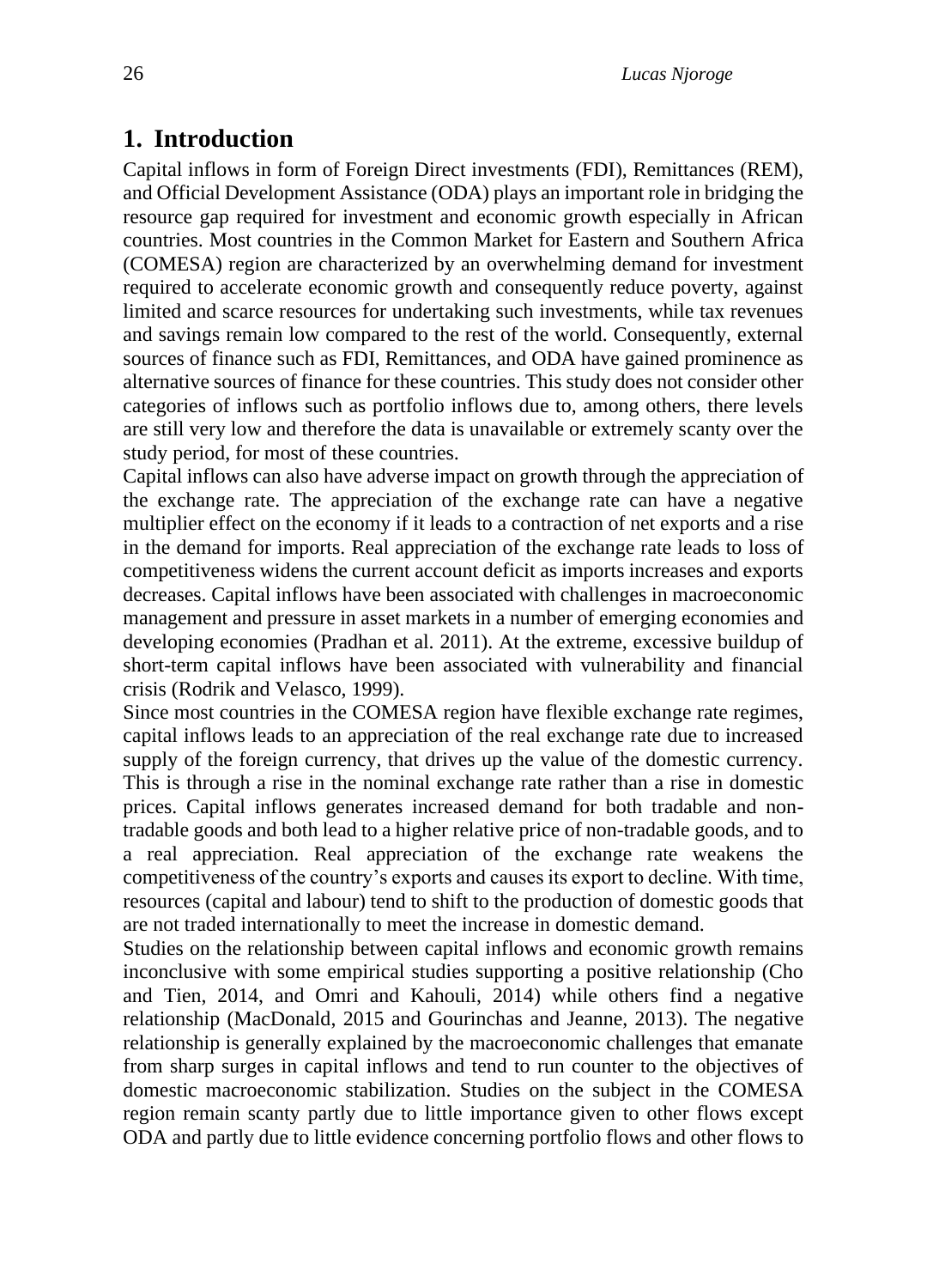the region until recently. Understanding how the various categories of capital inflows influence growth is especially important given that most economies in the COMESA region have fully or partially liberalized their capital account and operate flexible exchange rate regimes. The need for the region to deepen capital and financial market integration remains a priority as the region strive to harmonize monetary and financial systems. Assessing the influence of capital inflows on economic growth for the region provides valuable input for designing appropriate macroeconomic and financial sector policies that will hasten monetary and financial integration of the region in readiness to the eventual establishment of COMESA Monetary union.

### **1.1 Trends in Capital inflows**

The region have been attracting sizeable amount of capital inflows over time. Foreign direct investment as a percentage of GDP (FDI) has been on an upward trend, increasing from regional average low of 1.1 percent of GDP in 1996 to a pick of 5 percent of GDP in 2007. This trend reversed sharply following substantial tightening of credit conditions in international markets on the onset of the global financial crisis. FDI flows recovered from a COMESA average low of 3.6 percent in 2009 to a peak of an average of 6.5 percent of GDP in 2012, because of various policy measures implemented in developed countries to deal with the global financial crisis including fiscal and monetary stimulus packages and measures to recapitalize financial institutions. The FDI inflows to the region have since been on a downward trend attributed to among others, change in investors' confidence, slow economic growth and competition from other destinations for investment (Figure 1).



**Figure 1: COMESA Average FDI, ODA and Remittances flow as a percentage of GDP**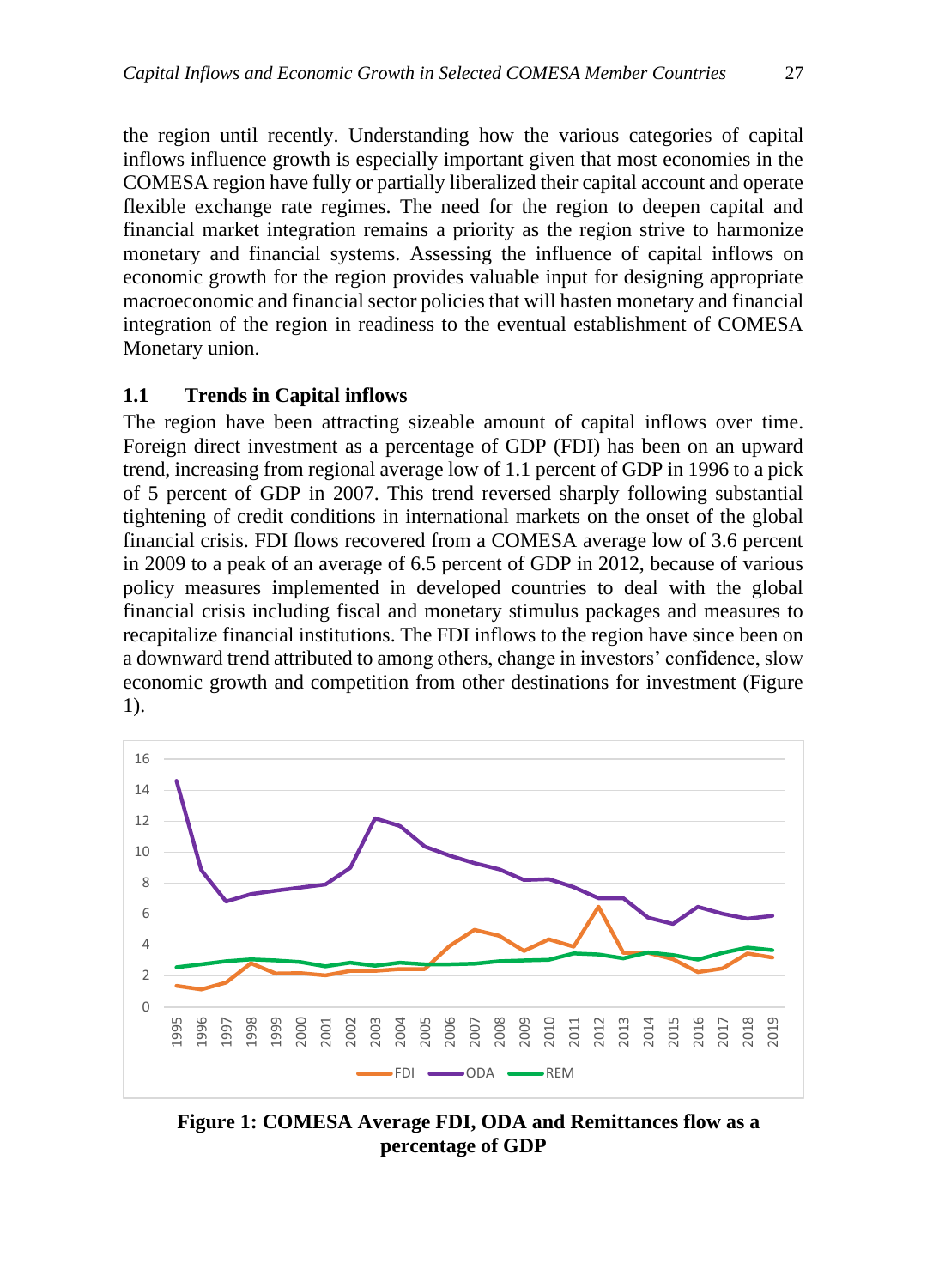COMESA average net ODA received as a percentage of GDP has been generally on the decline, from a COMESA average peak of 14 percent of GDP in 1995 to an average low of 5.4 percent of GDP in 2015. The decline can be attributed to among others, donor fatigue and change in development partners' approach to foreign aid that has tilted more towards project and programmes support. On the contrary, COMESA average personal remittances received as a percentage of GDP (REM) have remained resilient, steadily increasing from 2.6 percent of GDP in 1995 to a COMESA average of 3.8 percent of GDP in 2018, reflecting among other, the increasing importance of remittances inflows to the region (Figure 1).



**Figure 2: COMESA Total Capital Inflows and REER**

Figure 2 indicates that total capital inflows as a percentage of GDP (sum of the average net FDI, net ODA and Remittances) to the region influences the REER with a lag. From a peak of 18.5 percent of GDP in 1995, capital inflows to the region seemed to influence the REER in subsequent years, appreciating the regional average REER index from 112.3 in 1995 to a peak of 123.7 in 2000. An increase in the REER index indicates an appreciation of the regional average REER index (reflecting that on average, COMESA regional currencies appreciated over the period) against a basket of currencies of trading partners. However, subsequent decline in average total capital outflow to the lowest point of 11.3 percent of GDP in 1997 may have influenced the REER depreciation over the period 2000 to 2004. Subsequent periods have generally indicated high and almost stable total capital inflows that have translated into stable but steadily appreciating regional currencies except after 2015 when the average REER index started to depreciate possibly due to declining average total capital inflows over the period 2012 to 2017.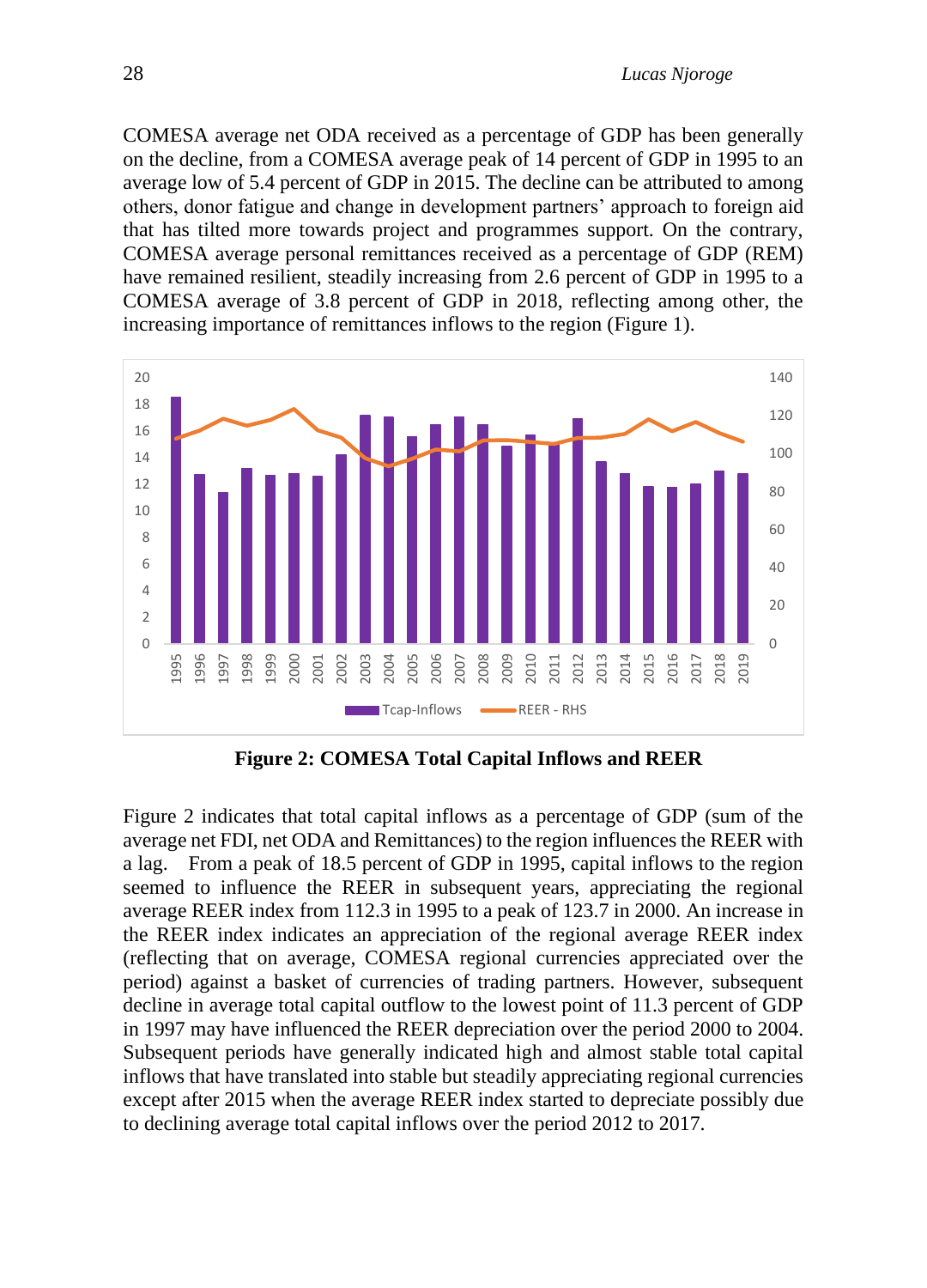

**Figure 3: COMESA Average REER and GDP per capital growth**

Figure 3 depicts almost an inverse relationship between GDP per capita growth and the REER. Starting with an appreciation of the REER of 14.5 percent between 1995 and 2000, the economy seems to have slowed down by 2.6 percent in GDP per capita terms over the same period. On the contrary, over the period 2002 to 2007, the REER depreciated by 7.2 percent while the GDP per capita grew by 4.4 percent. The impact of the global financial crisis indicate a 3.1 percent drop in the region's average GDP per capital growth from 4.3 percent in 2007 to 1.2 percent in 2008. However, with the region's economies relatively less integrated with the advanced economies, COMESA economies recovered relatively faster posting an average regional growth of GDP per capital of 4.1 percent by 2011. Thereafter, the region's economies GDP per capital growth has been on the decline. The region's average REER after the global financial crisis have been appreciating except after 2017 when it started to depreciate. The appreciation is indicative of the increasing financial flow to the region though not clear-cut and may require further empirical analysis.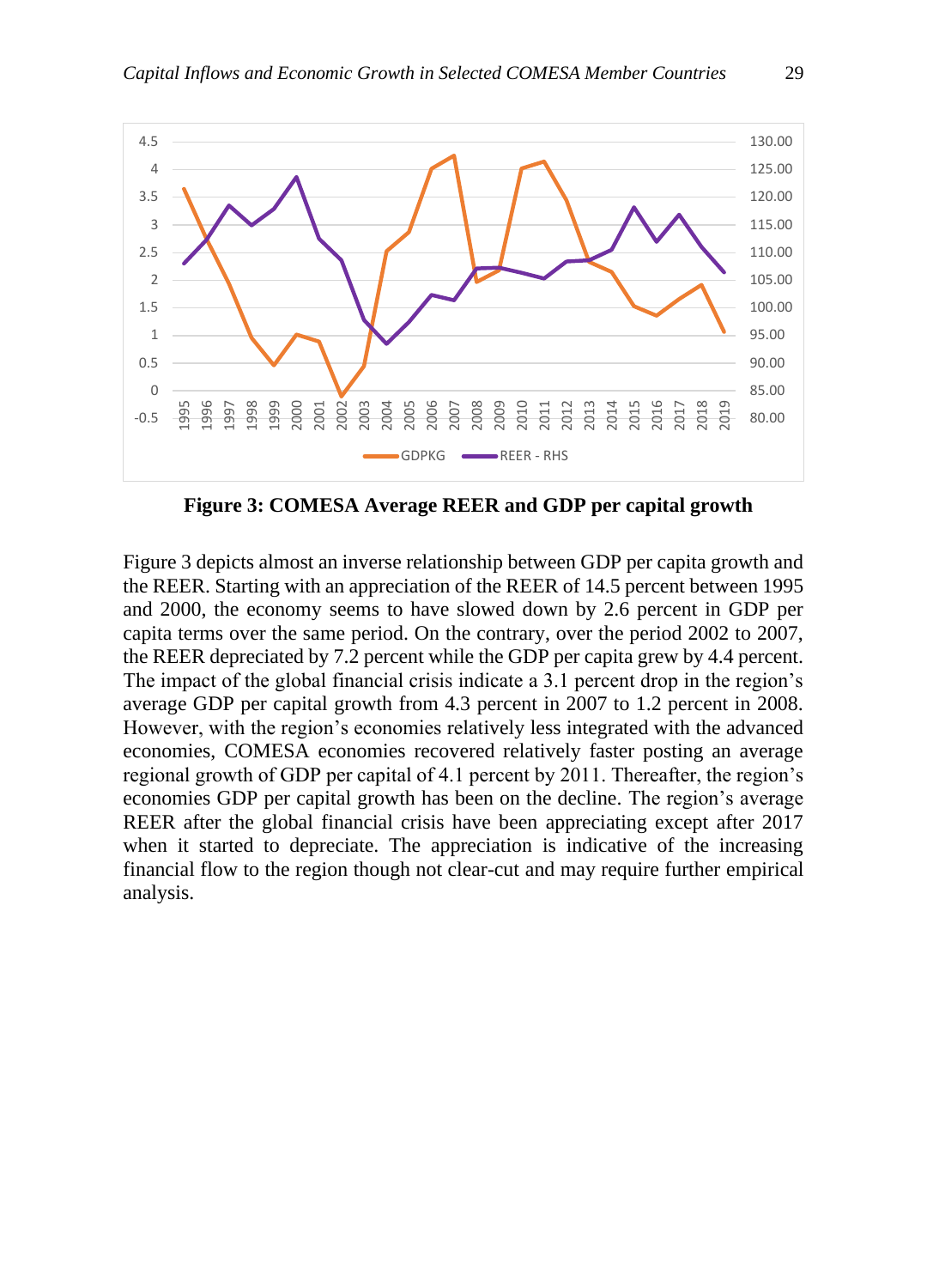

**Figure 4: Categories of Capital Inflows (FDI, ODA, Remittances ad Total Inflows as a percentage of GDP**

Figure (4) shows that ODA inflows have been consistently larger than the other inflows for the region, probably depicting the large number of countries in COMESA region that rely heavily on overseas development assistance. However, FDI inflows have started to gain traction and are becoming an important source of finance as preference shifts toward more stable sources that are less prone to volatility and capital reversal, which ordinarily requires precautionary foreign exchange reserve holding to circumvent capital flight. The workers remittances amounts seems to be stabilizing to an average of about 3 percent of GDP over the entire period. With total inflows averaging about 14.3 percent of GDP for the entire period, this study examines whether these relatively substantial inflows have affected (positively or negatively) economic growth in the COMESA region.

## **2. Literature Review**

The theoretical basis of the influence of capital inflows on economic growth can be traced to the benefits of capital market integration, which allows separation of savings and investment decisions. Countries overcome savings and investment constraints by borrowing abroad to finance domestic investments, allowing capital scarce countries to increase their growth rates by investing more without reducing consumption and welfare. International financial integration allows risk sharing between countries and increases economic growth (Blanchard and Fischer, 1989 and Obstfeld, 1994). Deléchat et al, C (2009) also finds considerable gains from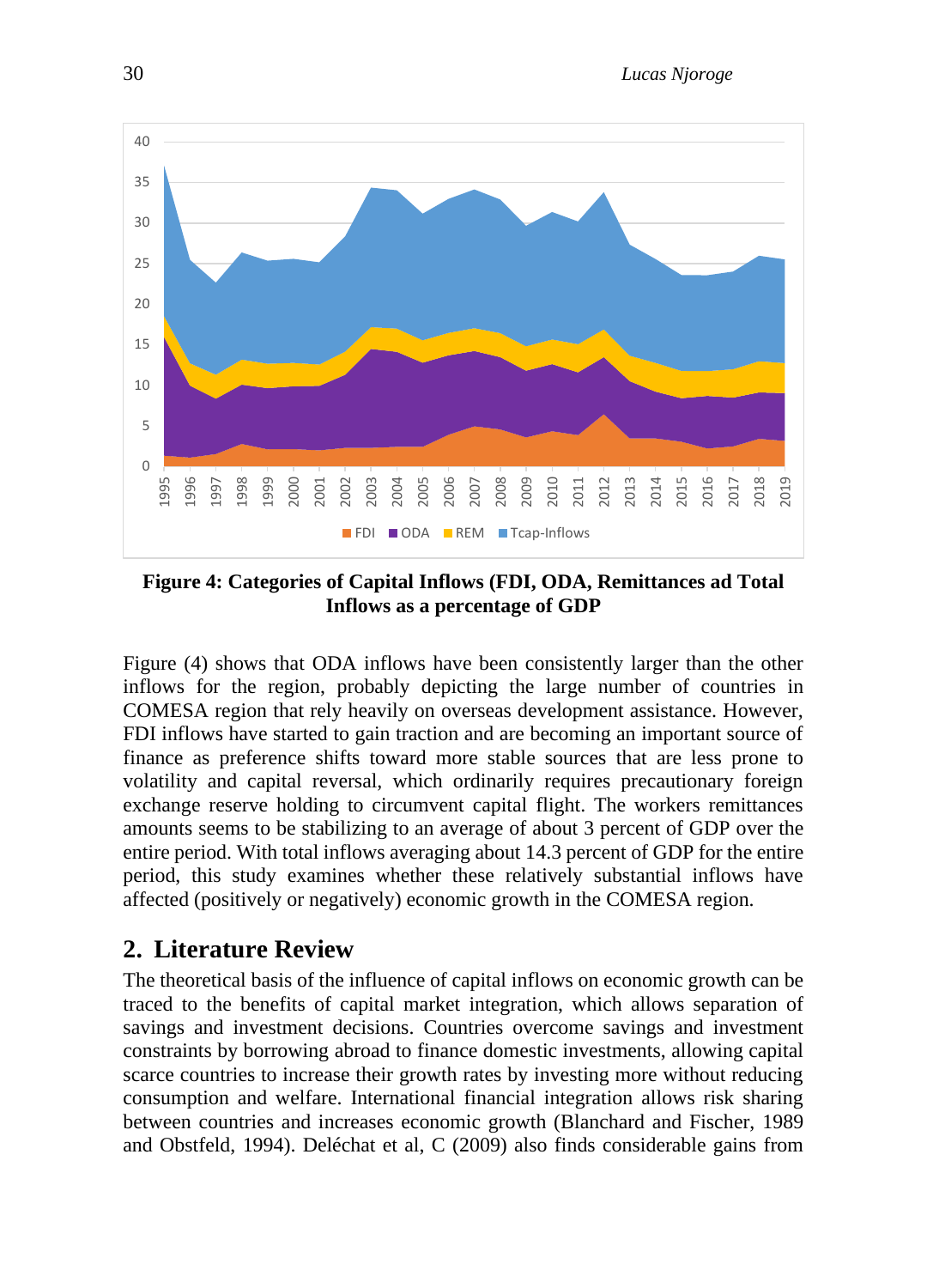financial integration even when the world is not frictionless.

However, there is also a theoretical basis for financial inflows to cause economic decline. In the presence of moral hazards, Mckinnon and Pill (1997) shows that foreign financing may stimulate domestic banks to engage in excessive lending. This may result in sector wide higher nonperforming loans and excessive defaults that if wide scale may require an expensive bailout, financial sector disruption and economic decline. Similarly, Rodrik and Velasco (1999) show that excessive lending may lead to liquidity challenges and bank runs, costly asset liquidations and economic decline.

On the empirical front, a number of studies on economic growth have included one or more proxies for capital inflows. The results of these empirical studies remain mixed in terms of the significance of various capital inflow measures. Some studies also do not distinguish the different types of capital inflows while most treat each of the capital inflows separately in the analysis of the contribution of capital inflows to economic growth. In terms of the influence of capital inflows on economic growth, some studies find that capital inflows positively influences growth while others find that capital inflows negatively influences economic growth. We examine a brief overview of how each of the categories of capital inflows (FDI, ODA and remittances) influences economic growth.

On positive contribution of capital inflows to economic growth, empirical literature show that FDI influences growth directly through increased output and indirectly through transfer of technology, managerial know-how and other intangible assets to domestic firms that also increases the national output (Kinda, 2009). FDI affects economic growth directly through establishing presence in an economy and contributing to the production of goods and services, and indirectly when local firms increasing exports through imitating the multinational firms or by using the transport, communication and financial services infrastructures developed to support the activities of the FDI ventures. Vertical FDI seeking cost efficiency, enables a subsidiary to maximize on cheap labour and raw materials in the host country, increasing re-export and production. In addition, FDI may influence competitiveness of firms in host countries or through technology spillover, enhance production and growth. The role of FDI on economic growth depends on the forms of FDI, with different forms of FDI's having different impact on economic growth. FDI may negatively affect growth especially in low-income resource rich African countries if natural resource exports deters or crowd-out the domestic manufacturing sector. The opposite effect happens if FDI goes to manufacturing sector, thereby allowing spillover of foreign knowhow to domestic firms, which may include technical or vocational training, and technologies that are more efficient. Driffield and Jones, 2013 finds that FDI contributes more to economic growth than domestic investment especially where FDI entails technology transfer, with the effect more pronounced in countries with more developed domestic financial markets and broader institutional framework. De Mello (1999) finds that FDI positively affects economic growth through capital accumulation or through knowledge transfer by augmenting existing stock of knowledge. Almfraji et.al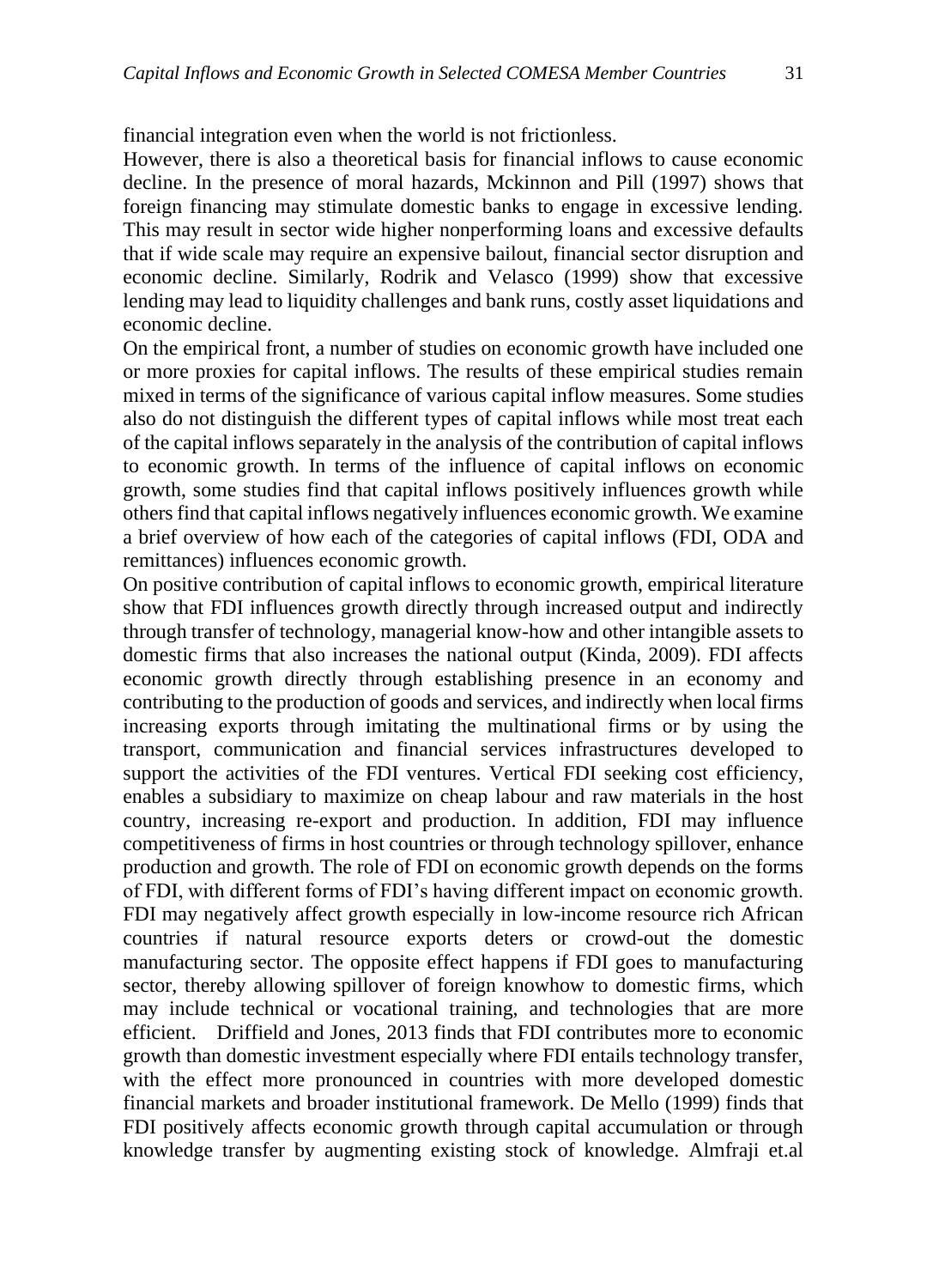(2014) shows that FDI play an important role in development and economic growth. On positive contribution of ODA to economic growth, Rajan and Subramanian (2005) do not find clear evidence to support a positive and significant impact of ODA on economic growth. On the contrary, Adedokun (2017) finds a positive and robust impact of ODA on provision of health care, primary education and in alleviating poverty. The ambiguity of the contribution of foreign aid to growth has shifted the empirical analysis to why aid may be ineffective in influencing economic growth. The debate is tilted towards, first, whether countries that pursue sound and quality economic policies show better aid effectiveness. Burnside and Dollar (2000) concludes that aid attracts private investment in a good policy environment but poor policy environment discourages private investment, making aid ineffective. However, Lensink and White (2000) among others, challenges this conclusion and argue that aid can affect growth through other channels, and that there is ambiguity in what constitute good policies. Second, whether effectiveness of aid depends on quantity of aid, which in turn systematically affects the quality of policies. In this case, foreign aid is seen as an inducement for policy reforms. Alesiena and Dollar (2000) show that the quantity of aid does not systematically influence the quality of policies even when aid has conditionalities.

On the contrary, Collier and Dollar, (2002) show that for a number of African countries, relatively high levels of foreign aid and initiatives to strengthen policies coincided with high and sustainable real GDP per capita growth over a decade. Other studies find that effectiveness of foreign aid depends on the quality of institutions and aid fungibility - diverting foreign aid to other unintended projects, which tends to reduce aid effectiveness. That is, foreign aid significantly and positively affects economic growth, as long as the resources are utilized for the intended purpose (Quattara, 2006). The World Bank (1998) show that for countries with poor policies and weak institutions, aid tend to be fungible. Some studies analyze whether aid effectiveness is affected when foreign aid is tied. Alesiena and Dollar (2000) show that tied aid reduced the value of foreign aid by between 25 – 40 percent, since it forces recipient countries to purchase uncompetitively priced imports, making aid ineffective.

Similarly, Giuliano and Ruiz-Arranz (2009) finds that remittances positively and significantly influences economic growth, depending on a country's economic policies and quality of institutions. However, the extent of brain drain can dampen the positive impact of remittances on economic growth. The decline in productive capacity due to loss of skilled labour associated with brain drain is however difficult to assess since it depends on both the opportunity cost of migrants working abroad and the home country's unemployment rate, of which both are difficult to quantify or the data is scanty.

A number of studies use more than one category of capital inflows in the analysis of the contribution of capital inflows to growth (Driffield and Jones 2013, and Zardoub and El Abed 2019). Javaid (2017) study on Pakistan finds that remittances do not contribute to economic growth but FDI and ODA significantly contributed to economic growth. The insignificant outcome was largely attributed to usage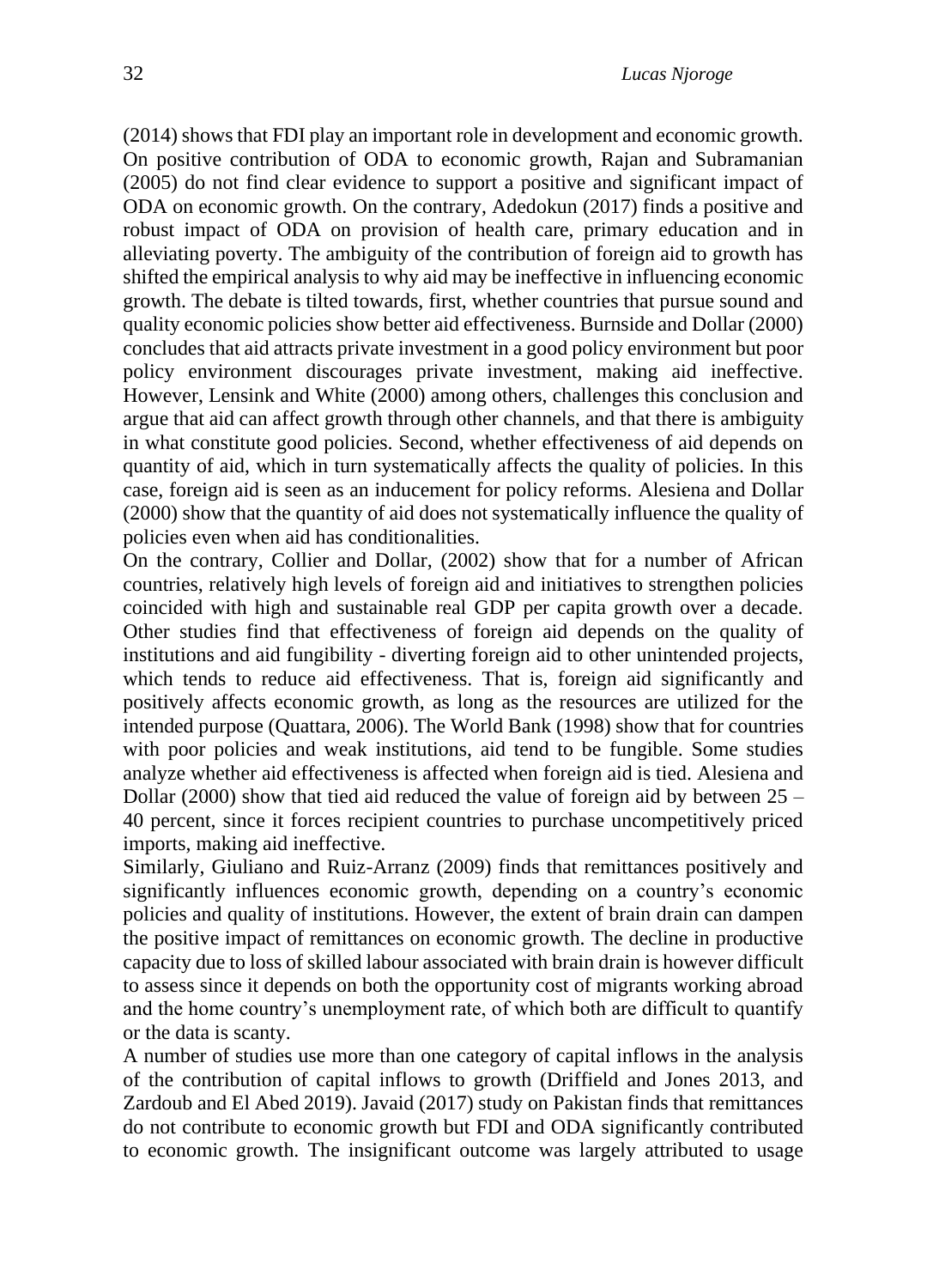where remittances were used to smoothen consumptions unlike FDI and ODA that went into investment. Zardoub and El Abed (2019) models the short and long term effects of capital flows on economic growth in developing countries using a combined autoregressive distributed lag panel approach, and finds an ambiguous effects. Murinde (2012) shows that the impact of capital inflows on economic growth depends on the sample used, model specification and treatment of inherent endogeneity bias.

Javaid (2017) study on Pakistan finds that FDI and ODA had a significant and positive impact on economic growth, while remittances did not influence economic growth. The study argues that the reason why remittances did influence economic growth were, first, remittances were used for consumption and second, remittances led to exchange rate appreciation that made Pakistan's exports uncompetitive. In a similar study, Aizenman et al. (2011) finds that FDI positively affects growth but portfolio inflows and equity investments have no effect on economic growth.

Coon and Neumann (2015) study of 118 developing countries from 1980-2010 finds that remittances and FDI are complementary, both filling the resource gap for investment, thereby positively influencing economic growth in the recipient country. Similarly, Lensink and Morrissey (2000) finds that migrant remittances and foreign aid are complementary. They argue that remittances directed to investment in the home country tends to stimulate infrastructure development and growth of quality institutions, that ultimately trigger foreign aid inflows and economic growth. However, Minasyan and Nunnenkamp (2016) provide a contrary view that foreign aid does not lead to any improvement in infrastructure, institutions or economic growth in recipient country, which in turn discourage remittances and dampen economic growth prospects.

Some studies for Africa or Sub-Saharan Africa (SSA) on capital inflows and economic growth find a significant positive relationship. Alley (2015) finds a positive and significant relationship between FDI per capita and GDP growth per capital and a negative relationship between portfolio investment per capita and bank lending per capita and GDP growth per capita. Delechat et al. (2009) using OLS over a period 2000-7, finds a significant positive relationship between capital inflows and real GDP growth. The main shortcoming of the study was the short span of data and the use of OLS that does not give consistent parameter estimates for panel data. Mougani (2012) using OLS estimation finds a significant positive effect of capital inflows and GDP growth but the results did not hold when using GMM estimation.

The negative impact of capital inflows on economic growth in the empirical literature is captured through the impact of such inflows on the real effective exchange rate. The negative consequences arise from loss of competitiveness caused by a real effective exchange rate appreciation associated with capital inflows. Capital inflows generate increased demand for both tradable goods and non-tradable goods and lead both to a higher relative price of non-tradable goods and to real appreciation. This is necessary so that domestic resources will be diverted to production of non-tradable goods to meet the increased demand (Edwards, 1998).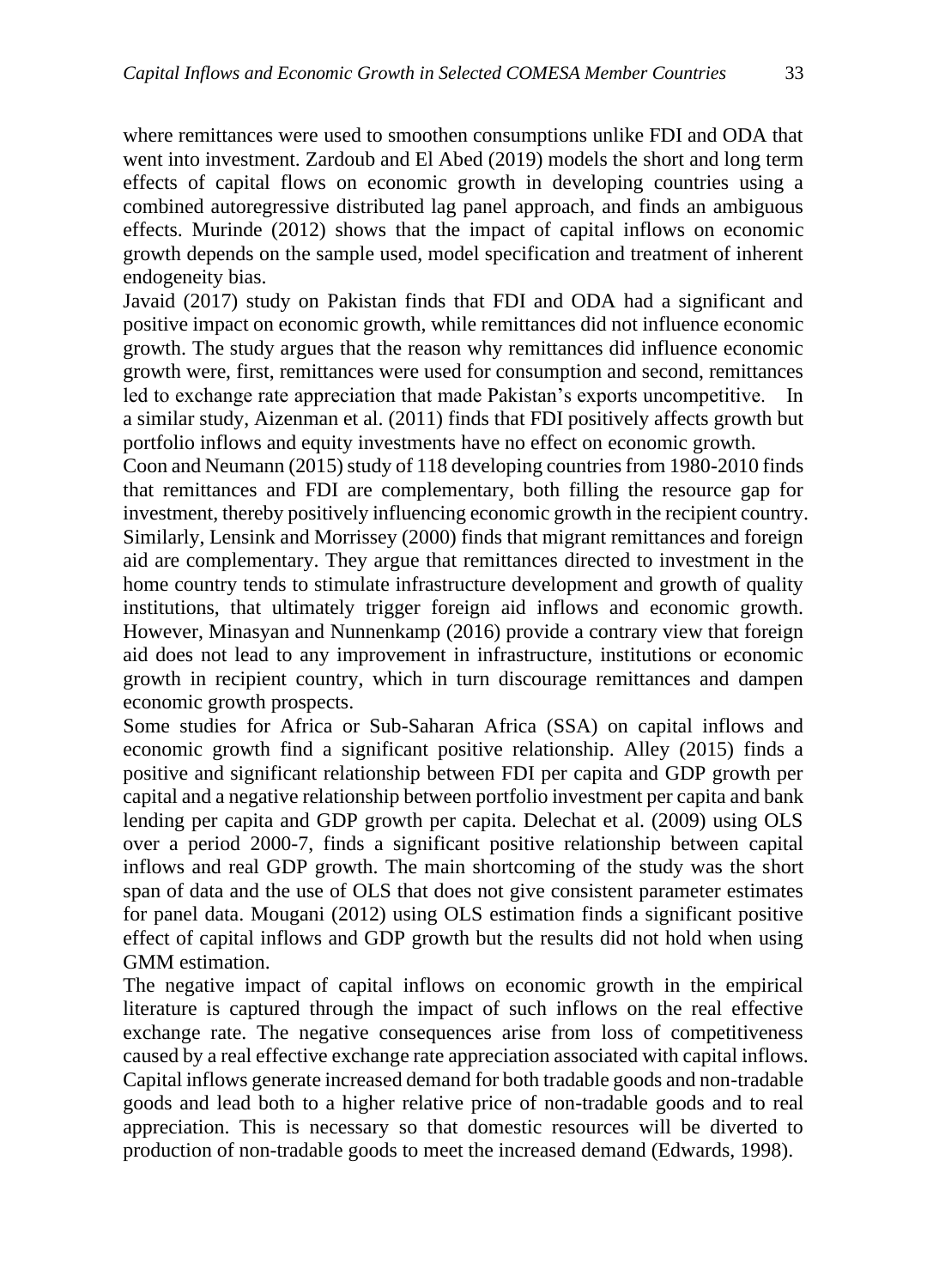With most COMESA member countries having flexible exchange rates, a real appreciation emanates from nominal appreciation, which in turn undermines competitiveness, widens the current account deficit as imports becomes cheaper and exports expensive, and increases vulnerability to a financial crisis (Calvo et. al 1993). Sustained and significant appreciation can lead to sudden stop of capital inflows, causing an abrupt adjustment of the current account, discouraging investment and could cause major problems for macroeconomic management of the economy (Lartey, 2008).

In general, the impact of foreign aid on REER is mixed. Foreign aid inflows causes real exchange rate appreciation only if it enhances productivity in the tradable sector but leads to exchange rate depreciation if directed to improve productivity in the non-tradable sector (Cerra, et.al. 2008). Similarly, empirical studies on the impact of FDI on exchange rate is not clear. Lartey (2007) and Saborowiski (2009) show that FDI inflows leads to real appreciation while Athukorala and Rajatirana (2003) show that FDI inflows are associated with a depreciation. In addition, there is no consensus on the impact of remittances inflow on real REER. Remittances can be countercyclical, that is, acting as a buffer to smoothen consumption especially during economic downturn. In this case, remittances provide the much-needed cushion by compensating for foreign exchange losses due to macroeconomic shocks and therefore tend not to have much effect on the REER (Bourdet and Falck, 2006). However, remittances can be procyclical when they are directed towards investment, contributing to further macroeconomic overheating and appreciation of the REER (Saadi-Sedik and Petri, 2006). Procyclical remittances spent on real estate increases input prices, giving rise to construction booms, while if remittances are spent on traded goods such as imported durables, their effects on REER is weaker (Chami et. al., 2008)

The foregoing empirical literature indicate that there is still no consensus on the relationship between capital inflows and economic growth. The literature suggest that the results depend on among others, the choice of time span/period with shorter time periods regarded more restrictive for robust results, choice of estimation technique with consensus inclined towards panel data estimation, and the choice of countries and variables to include. Most empirical studies remain biased towards emerging or developed countries, with no study on the subject so far for COMESA region. COMESA region aspiration of having a monetary union requires a deeper understanding of the effects of capital inflows and economic growth in order to inform policy discourse on the implication of financial integration within and with the rest of the world. This study addresses some of these gaps by analyzing the effect of capital inflows on economic growth for selected countries in the COMESA region.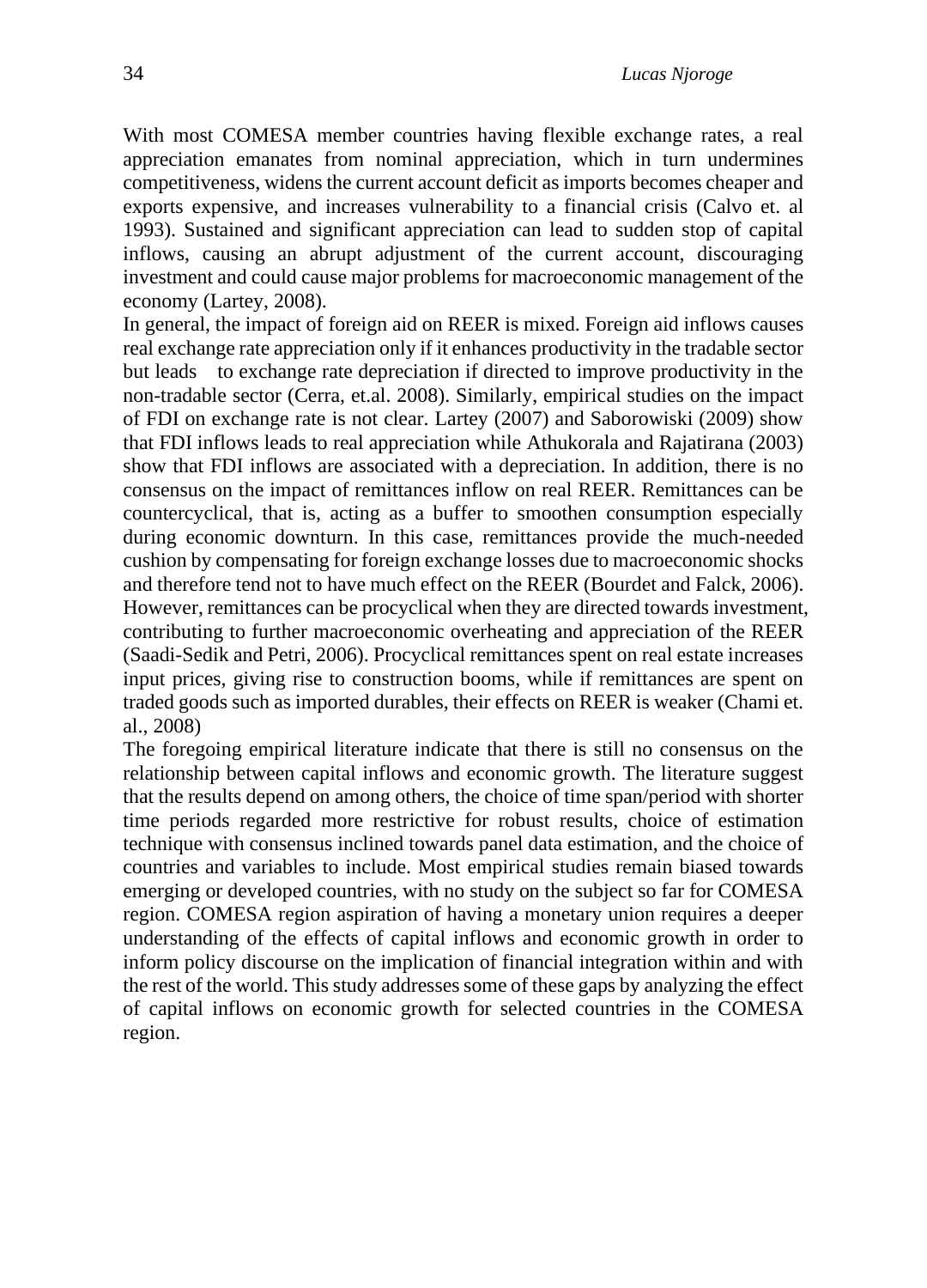# **3. Methodology**

## **3.1 The Growth Model**

Empirical studies on the contribution of capital inflows to economic growth traces its theoretical underpinning from the neo-classical framework with the basic model articulated by Solow (1956). The most basic Solow's growth model shows that:

$$
Y_t = F(K_t; L_t) \tag{1}
$$

 $Y_t$  is total production at time t, which is a function of the stock of physical capital (K) at time t, and the Labour force at time t.

The evolution of the economy in per capita terms is determined by

$$
\dot{k} = sf(k) - nk \tag{2}
$$

Where  $\dot{k}$  is the derivative of capital per capita (k), s is the savings rate and n is the population's growth rate and f(k) is the production per capita.

Empirical studies have been extended model equation 1 and 2, to show that output depends on capital, labour, total factor productivity as a measure of technological progress, and a host of other control variables (Kose et al. 2010; Calderon and Nguyen 2015).

Following such studies, this study incorporate capital inflows variables through the capital stock because such inflows are required to augment domestic resources in a capital scarce economy. That is, capital inflows compliment savings in capital scarce economies and therefore reduce the cost of capital and increase domestic investments. Accommodating the panel nature of the data for cross-country analysis, this study estimates the following general panel model:

$$
y_{it} = \beta_{01} + \beta_{1i} y_{it-1} + \beta_{2i} K_{it} + \alpha_{ji} \sum_{j=1}^{n} W_{j,it} + \mu_i + \varepsilon_{it}
$$
 (3)

Where  $y_{it}$  is the real GDP per capital growth in country i at time t,  $K_{it}$  is a measure of capital inflows and  $W_{it}$  is a set of control variables that determines real GDP per capita growth. In panel data context, μ<sup>i</sup> represents country effects, capturing unobserved characteristics and  $\varepsilon_{it}$  is an error term.

Measures of capital inflows used in this study are Foreign Direct investments (FDI), Remittances (Rem) and Official Development Assistance (ODA), expressed as a percentage of GDP. Data on other capital inflows such as portfolio flows is lacking for a majority of COMESA member countries due to, among others, the low level of development of the domestic financial markets to facilitate such flows.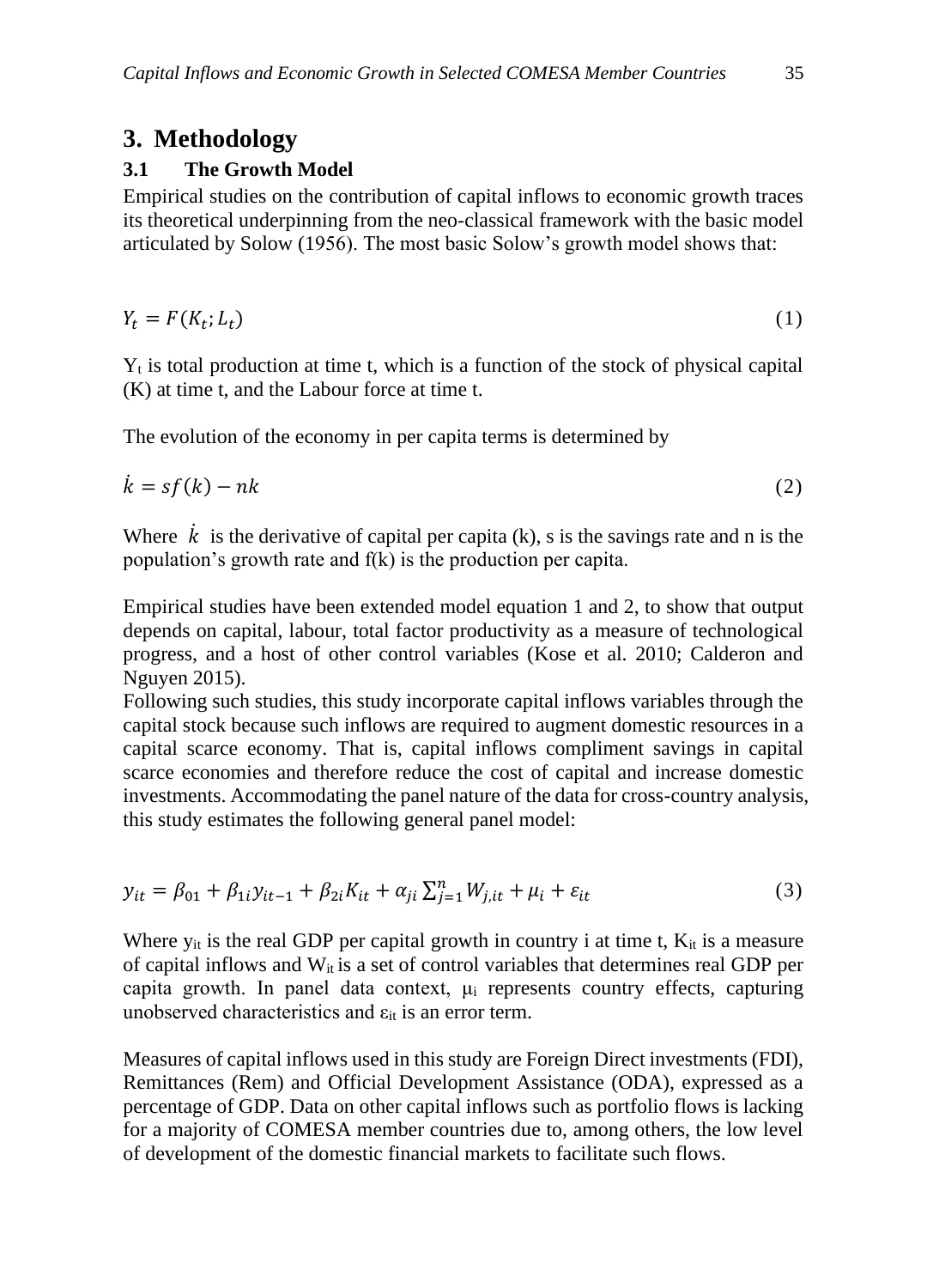Hence, equation 3 becomes:

$$
y_{it} = \beta_{01} + \beta_{1i} y_{it-1} + \beta_{21} FDI_{1t} + \beta_{22} ODA_{2t} + \beta_{23} Rem_{3t} + \alpha_{ji} \sum_{j=1}^{n} W_{j,it} + \varphi_i + \omega_{it}
$$
\n(4)

Controlling for most of the usual determinants of economic growth, real GDP per capital growth is explained by investment rate (captured by gross fixed capital formation as a percentage of GDP- GFKF) as a ratio of GDP to capture the role of investment in the growth process. Inflation (INF) measured in annual percentage change of the GDP deflator to capture macroeconomic stability and government final consumption expenditure (GCON) as a ratio of GDP used as a fiscal indicator. Other control variables include: the degree of openness (OPEN) as a ratio of GDP measured as the sum of exports and imports of goods and services; Private sector credit as a ratio of GDP (PSC) or Broad money as a ratio of GDP (BM) to measure the role of domestic financial depth in economic growth; Population Growth (POP) measured in annual percentage change to capture the role of human capital in economic growth (data on other better proxies for human capital development such as secondary school enrolment is not available for our sample of countries over the entire study period); and, Real Effective Exchange Rate (REER). Variables expressed as a ratio of GDP controls for the heterogeneity of economic size across the COMESA region.

#### **3.2 The REER Model**

To capture the likely detrimental effects of financial inflows on economic growth, we estimate the effect of each category of net capital inflows on the real effective exchange rate (REER). Following similar studies on REER (Saborowski, 2009 and Zardoub and El Abed Riadh, 2019), we model the key macroeconomic determinants of REER as follows:

$$
REER_{it} = \alpha_{01} + \alpha_{1i} \, REER_{it-1} + \alpha_{21} \, FDI_{1t} + \alpha_{22} \, ODA_{2t} + \alpha_{23} \, Rem_{3t} + \alpha_{ji} \, \sum_{j=1}^{n} Z_{j,it} + \mu_i + \varepsilon_{it}
$$
\n
$$
\tag{5}
$$

Where  $REER_{it}$  is the Real Effective Exchange Rate for country i at time t, and  $Z_{i,it}$ are the key determinants of the real effective exchange rate for countries in the COMESA region. An increase in the REER denotes an appreciation and hence a loss of competitiveness and vise-vasa for a decline in REER.

Beside the capital inflows variables (FDI, ODA, REM and Tinflows), the main control variables for the REER model include the following: trade openness (OPEN); Terms of Trade (TOT); Balassa Samuelson Index (BSI), computed as a country's GDP per capita relative to the weighted average GDP per capita of COMESA's major trading partners and aims to reflect the impact of the increasing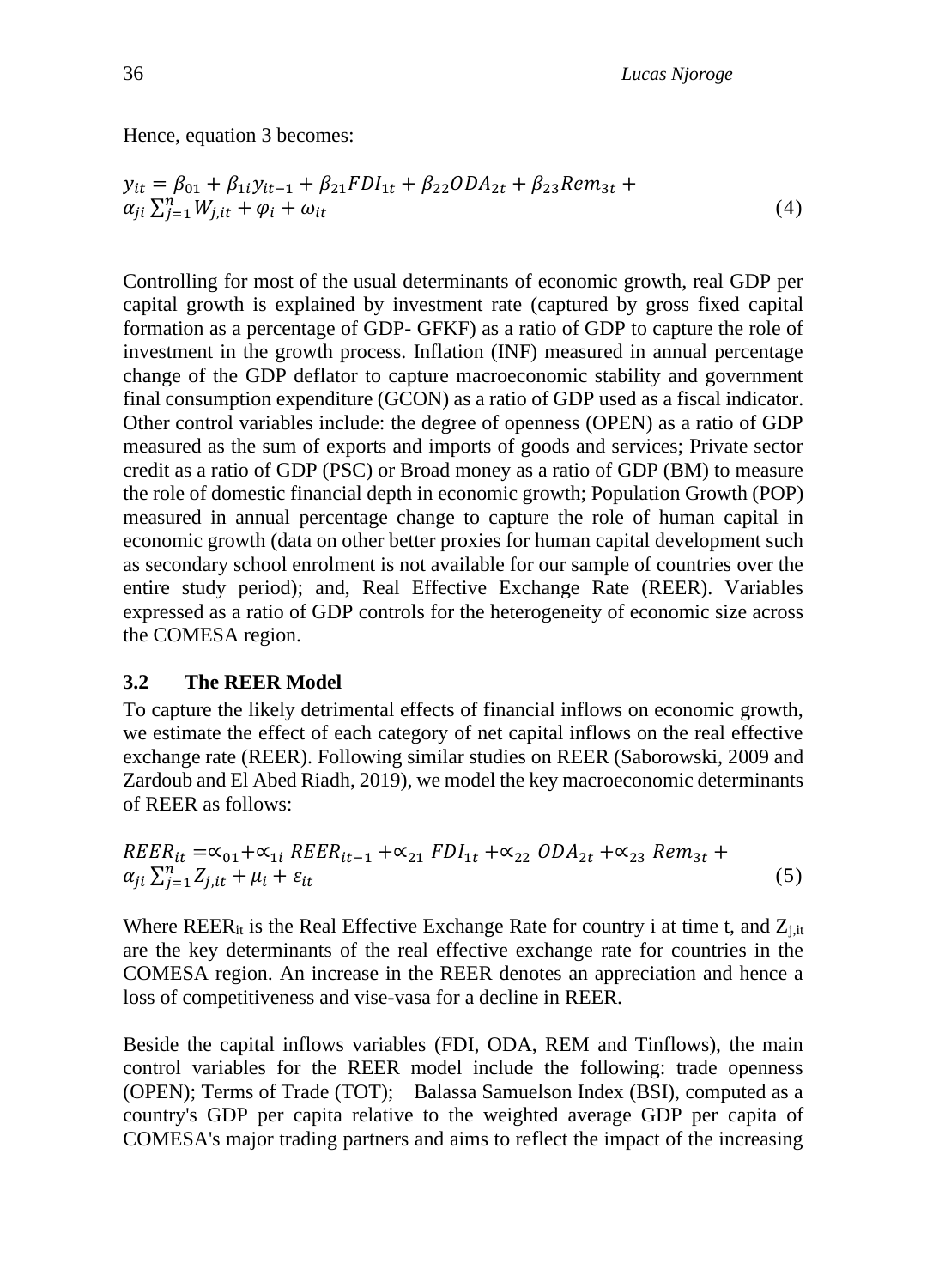price of non-tradable goods over the development process within a sample for which per capita GDP levels are quite heterogeneous; and, Government final consumption expenditure (GCON) as a ratio of GDP as a government fiscal indicator.

We estimate equations (4) and (5) using System Generalized Method of Moments (sys-GMM) estimator. We choose system GMM for two main reasons. First, system GMM estimator ensures that the estimates are consistent even when a lagged dependent variable is one of the regressors. Second, system GMM estimation addresses the problem of endogeneity of the explanatory variables due to measurement errors, reverse causality, or omission of relevant variables (Arellano and Bond, 1991; Arellano and Bover, 1995; and, Blundell and Bond, 1998).

## **3.3 Data**

Most empirical studies on growth are based on five-year average observations, which requires availability of long time spans of over thirty years for all the variables. Data especially for capital inflows variables for COMESA member countries is scanty and becomes relatively comprehensive from 2005 while the most recent period with data is 2019, restricting our study period to 2005-2019 for 17 COMESA member countries out of a total membership of 21 countries. The other four countries lack continues data over the study period. System GMM is especially useful with "small T, large N" panels, meaning few time periods and more countries as is the case in this study. System GMM is also useful to address the case where there are independent variables that are not strictly exogenous, meaning correlated with past and possibly current realizations of the error, especially for the case where a lagged dependent variable is one of the regressors. System GMM also addresses the challenges posed by country fixed effects, heteroskedasticity and autocorrelation in the data.

Given the relatively short span, this study uses annual data instead of the five-year average data that assumes that business cycle disturbances are averaged out in each of the five-year. Although this is a very important assumption for advanced countries, where business cycles have been established to last an average of about 5 years, the same cannot be inferred for COMESA countries, where business cycles spans have not been clearly established. Most countries in the region only experience output fluctuations and not business cycles (Cho and Tien, 2014). Therefore, estimation based on annual data may not be implausible and could be more relevant for COMESA member countries. In any case, cyclical components specific to each country that are not captured by the regressors will be contained in the residuals. This may mean that the residuals are correlated with the regressors, making the estimates inconsistent. By estimating the models with system GMM helps address this inconsistency in estimates. Data list, description and sources are provided in Table 1A in the Appendix.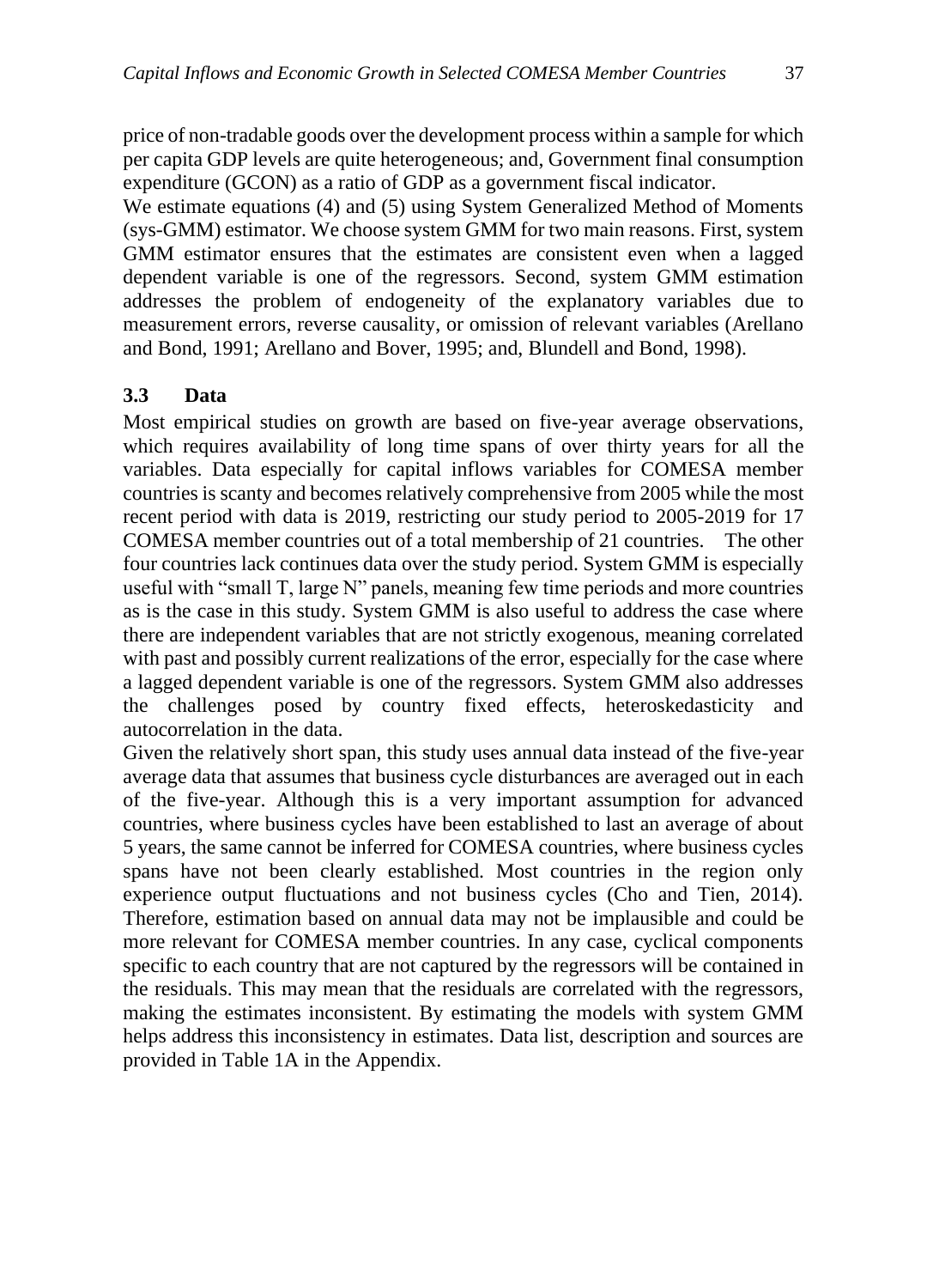# **4. Results**

The system GMM estimator involves combining the equation in levels and equation in first differences into a system and estimating the system using lagged differences and lagged levels of the explanatory variables as instruments. This reduces endogeinity bias since the lagged values used as instruments for capital inflows are not affected by the contemporaneous levels of economic growth (Arellano and Bond, 1991; Arellano and Bover, 1995; and, Blundell and Bond, 1998).

We conduct system GMM by estimating each equation in first difference to remove country fixed effects. Then, the equation in levels is combined with the first difference equation in a system and estimated with lagged differences (in the levels equation) and lagged levels of the explanatory variables (in the first difference equation) used as instruments.

## **4.1 Estimation of the Growth Model**

We estimate the growth model (equation 4) twice. First using the Private Sector Credit (PSC) as a percentage of GDP in Table 1 and second, using Broad Money as a percentage of GDP (BM) in Table 2. The variables PSC and BM are proxies for domestic financial sector depth. The use of these two variables capturing domestic financial depth is especially important in this study because they provide some understanding of the nexus between capital inflows and the regions quest for deeper capital and financial market integration.

Table (1) present the results for the first set of estimation that uses domestic credit to private sector as a percentage of GDP (PSC) to measure the role of domestic financial depth in economic growth. In equation (1), we use foreign direct investment as a percentage of GDP as our capital inflow variable while in equation (2), (3) and (4) we use Net ODA as a percentage of GDP, remittances as a percentage of GDP and total inflows as a percentage of GDP as the capital inflow variables, respectively.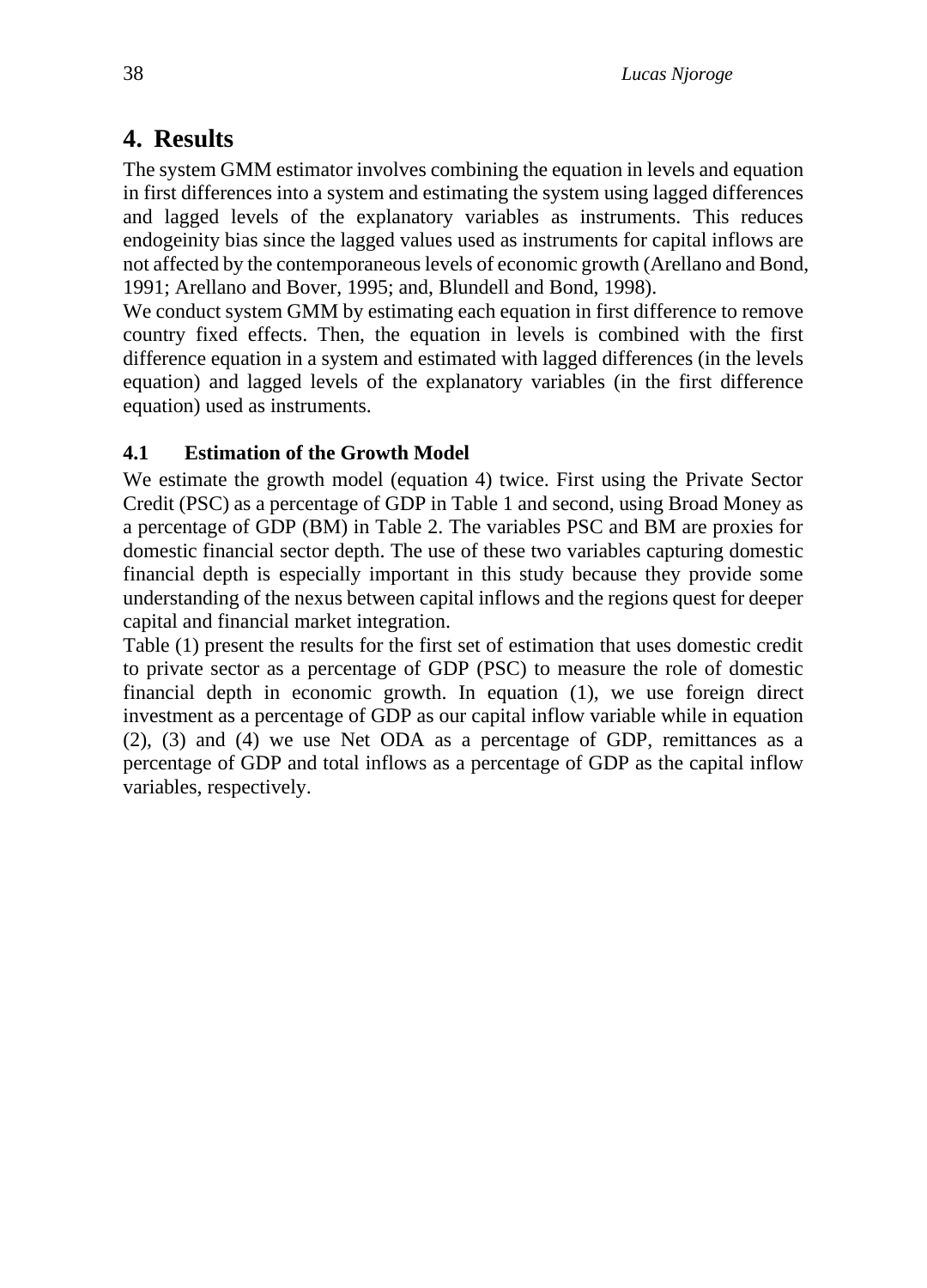| <b>System GMM Estimation</b>                                                                        | (1)        | (2)         | (3)         | (4)        | (5)           |  |
|-----------------------------------------------------------------------------------------------------|------------|-------------|-------------|------------|---------------|--|
| Lag GDP per capita growth                                                                           | 0.889***   | $0.915***$  | $0.915***$  | $0.895***$ | $0.909***$    |  |
| $(annual \%)-GDPKG(-1)$                                                                             | (0.084)    | (0.081)     | (0.081)     | (0.052)    | (0.026)       |  |
| Foreign direct investment, net                                                                      | $0.179*$   |             |             |            |               |  |
| inflows (% of GDP)-FDI                                                                              | (0.094)    |             |             |            |               |  |
| Net ODA received                                                                                    |            | $0.29***$   |             |            |               |  |
| (% of GDP)-ODA                                                                                      |            | (0.0247)    |             |            |               |  |
| Personal remittances, received                                                                      |            |             | 0.183       |            |               |  |
| (% of GDP)-REM                                                                                      |            |             | (0.125)     |            |               |  |
| Total inflows as a percentage of                                                                    |            |             |             | $0.26***$  |               |  |
| <b>GDP-Tinflows</b>                                                                                 |            |             |             | (0.043)    |               |  |
| <b>REM*PSC</b>                                                                                      |            |             |             |            | $0.074***$    |  |
|                                                                                                     |            |             |             |            | (0.027)       |  |
| Domestic credit to private                                                                          | $0.23***$  | $0.277***$  | $0.278***$  | $0.268***$ | $0.254***$    |  |
| sector (% of GDP)-PSC                                                                               | (0.057)    | (0.048)     | (0.146)     | (0.036)    | (0.083)       |  |
| <b>Gross Fixed Capital Formation</b>                                                                | $0.278***$ | $0.253***$  | $0.265***$  | $0.276***$ | $0.183***$    |  |
| (% of GDP)-GFKF                                                                                     | (0.016)    | (0.041)     | (0.039)     | (0.092)    | (0.045)       |  |
|                                                                                                     |            |             |             |            |               |  |
| <b>REER</b>                                                                                         | $-0.005*$  | $-0.002**$  | $-0.002***$ | $-0.009**$ | $-0.092***$   |  |
|                                                                                                     | (0.003)    | (0.004)     | (0.006)     | (0.002)    | (0.018)       |  |
| <b>Population Growth</b>                                                                            | $0.98***$  | $0.90***$   | $0.968***$  | $0.914***$ | $0.932***$    |  |
| (annual % change)-POP                                                                               | (0.338)    | (0.293)     | (0.31)      | (0.297)    | (0.016)       |  |
| Inflation, GDP deflator                                                                             | $-0.007**$ | $-0.002***$ | $-0.002**$  | $-0.002**$ | $-0.0008$ *** |  |
| (annual %)-INF                                                                                      | (0.004)    | (0.0004)    | (0.001)     | (0.001)    | (0.00003)     |  |
| General government final                                                                            | $0.018***$ | $0.018***$  | 0.013       | $0.081***$ | $0.088*$      |  |
| consumption expenditure                                                                             | (0.007)    | (0.007)     | (0.009)     | (0.026)    | (0.05)        |  |
| (% of GDP)-GCON                                                                                     |            |             |             |            |               |  |
| <b>OPEN %GDP</b>                                                                                    | $0.053**$  | 0.059       | $0.002*$    | $0.06**$   | $0.051***$    |  |
|                                                                                                     | (0.027)    | (0.075)     | (0.001)     | (0.029)    | (0.012)       |  |
| *Significant at 10%, ** significant at 5% and *** significant at 1%. Standard errors in parenthesis |            |             |             |            |               |  |
| All variables are in natural logarithms except POP growth and Inflation that are in annual %        |            |             |             |            |               |  |
| change                                                                                              |            |             |             |            |               |  |

**Table 1: Dependent Variable: GDP per capita growth (annual %) – GDPKG**

As shown in Table 1, FDI, ODA and total capital inflows all have positive and significant coefficients, implying that the three categories of capital inflows positively influences per capita GDP growth in the region. However, the parameter associated with remittances is not statistically different from zero suggesting that remittances do not seem to influence economic growth for the selected COMESA countries. This may imply that remittances are used to smoothen consumption and not for investment purposes and therefore have no impact on economic growth. Another reason for insignificant impact of remittances on economic growth may be the potential disincentives effects of remittances on labour market participation (Giuliano and Ruiz-Arranz, 2009).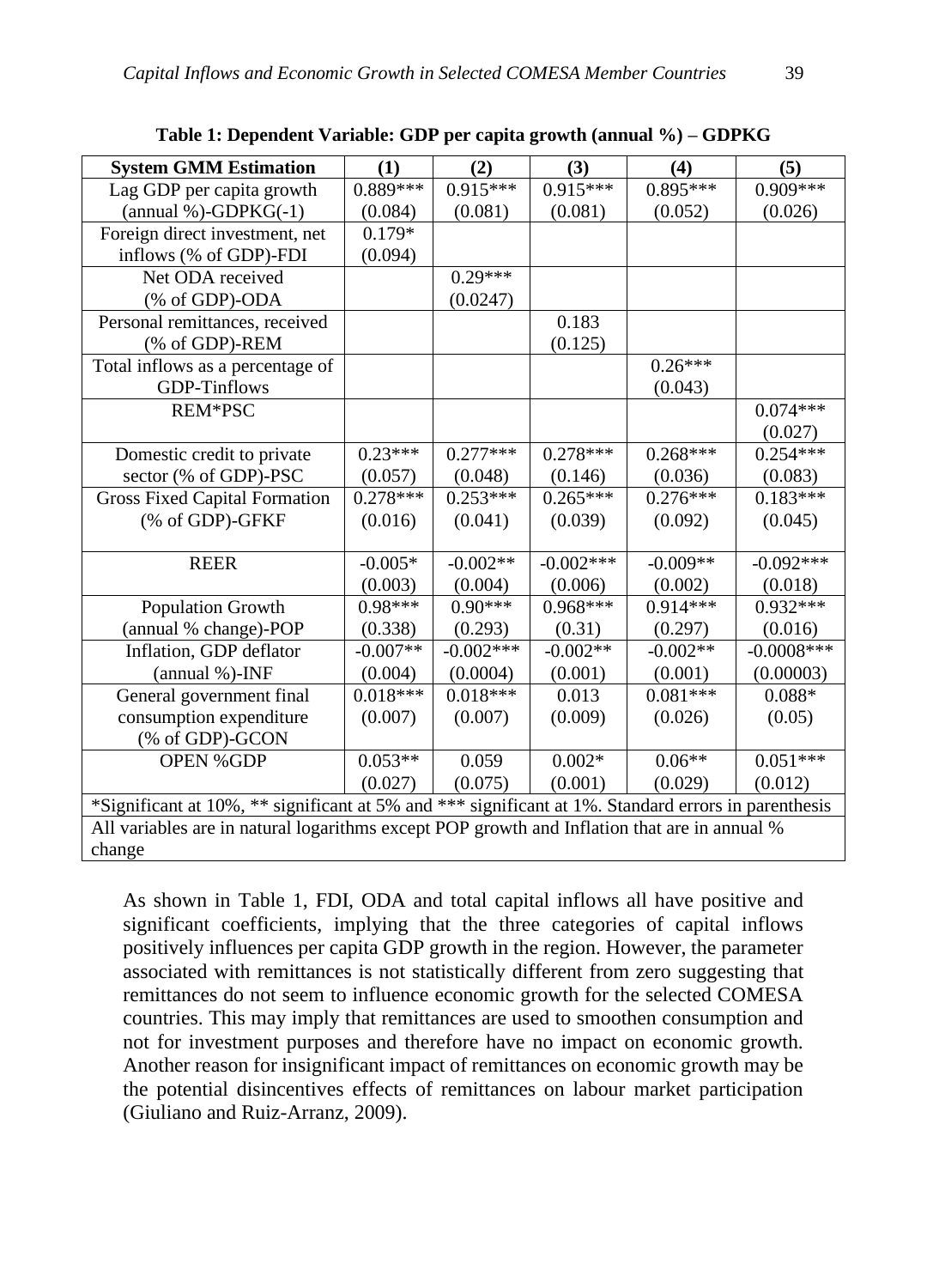On the other determinants of economic growth, the lagged GDP per capita growth has a positive and significant parameter across the five equations, meaning that a country that performed better in a previous period is likely to continue performing well in the current period, suggesting growth divergence among the countries in the region. The private sector credit (PSC) parameter is significant and positively related to growth in COMESA. This is contrary to the findings by Easterly et al. (2004) that financial sector depth increases the likelihood of a downturn and hence negatively affecting growth. The result suggests that domestic private sector credit growth in the region reflects increasing financial inclusion and more access to credit for a region characterized mostly by credit constrain. For robustness check, we use an interaction term of remittances and private sector credit in equation 5 (REM\*PSC). The results indicate that the interaction term REM\*PSC coefficient is significant and positive. The interaction term REM\*PSC suggesting that increasing domestic financial depth can provide the right investment vehicles through which remittances can be channeled and have a positive influence on economic growth.

Consistent with other studies, Openness is positive and significant except in equation (2) suggesting that open economies tends to grow faster (Catrinescu, et.al 2009, and Driffield and Jones 2013). Government consumption expenditure (GCON) parameter has a positive and significant coefficient except in equation (3) suggesting a positive contribution of fiscal policy to economic growth. This implies that fiscal discipline matters for economic growth. The parameter for inflation (INF) is negative and significant across the five equations, supporting the argument that inflation erodes purchasing power, affects consumption, lead to loss of value of fixed assets and leads to macroeconomic instability, ultimately resulting in a decline in economic growth.

The REER coefficient is significant and negatively affects real GDP per capita growth suggesting that even though most of COMESA member countries rely on imported capital goods, the impact of an appreciation on exports is negative translating into an adverse effect on economic growth. As expected, the coefficient on population growth (POP) is positive and significant across all the five equations. In addition, the coefficient of gross fixed capital formation (GFKF) is positive and significant across the five equations, implying that capital investment plays a positive and significant role in influencing economic growth (Kodama, 2012).

In Table 2, we conduct a robustness by estimating the same model but using Broad Money (BM) as a share of GDP, to capture financial sector depth instead of private sector credit as a share of GDP presented in Table 1. This helps to discern more clearly the role of domestic financial depth in determining economic growth. For our variables of interest, the results are consistent with Table 1 where only remittance variable is insignificant in the equation (8).

All the other macroeconomic fundamentals are consistent with the findings in Table 1 and with the expected signs. Consistent with the results in Table 1, the variable to capture financial depth - Broad Money has a significant and positive coefficient across equation (6) to equation (10), indicating that improved liquidity (as a measure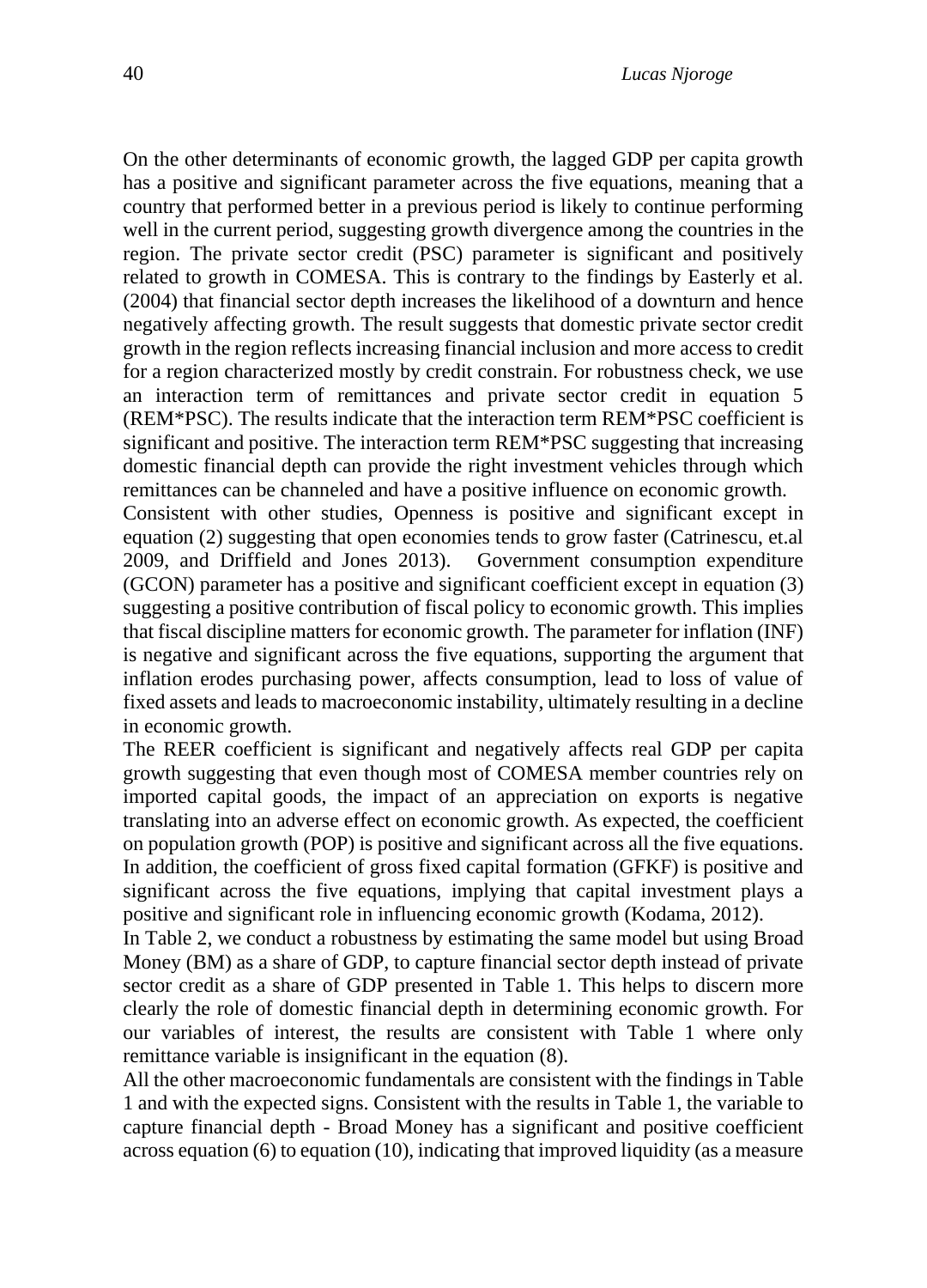of domestic financial depth) leads to increased access to credit by the private sector that in turn leads to increased investment and improvement in economic growth. This imply that the depth of the financial sector matters for economic growth. However, contrary to using private sector credit, the magnitudes of coefficients are relatively small. A one percent increase in broad money increases GPD per capita growth by between 0.0006 percent to 0.0008 percent in Table 2, compared with between 0.23 percent to 0.28 percent increase when using private sector credit (PSC) in Table 1. In both Tables (Table 1 and Table 2), domestic financial depth is an important determinant of economic growth in the COMESA region.

| <b>System GMM Estimation</b>                                                                        | (6)         | (7)         | (8)         | (9)         | (10)        |
|-----------------------------------------------------------------------------------------------------|-------------|-------------|-------------|-------------|-------------|
| Lag GDP per capita growth                                                                           | $0.267***$  | $0.278***$  | $0.278***$  | $0.286**$   | $0.268***$  |
| (annual %)-GDPK $G(-1)$                                                                             | (0.038)     | (0.039)     | (0.025)     | (0.139)     | (0.0423)    |
| Foreign direct investment, net                                                                      | $0.786***$  |             |             |             |             |
| inflows                                                                                             | (0.156)     |             |             |             |             |
| (% of GDP)-FDI                                                                                      |             |             |             |             |             |
| Net ODA received<br>(%                                                                              |             | $0.710***$  |             |             |             |
| of GDP)-ODA                                                                                         |             | (0.107)     |             |             |             |
| Personal remittances, received                                                                      |             |             | 0.011       |             |             |
| (% of GDP)-REM                                                                                      |             |             | (0.013)     |             |             |
| Total inflows as a percentage                                                                       |             |             |             | $0.659***$  |             |
| of                                                                                                  |             |             |             | (0.019)     |             |
| <b>GDP-Tinflows</b>                                                                                 |             |             |             |             |             |
| REM*BM                                                                                              |             |             |             |             | $0.694***$  |
|                                                                                                     |             |             |             |             | (0.044)     |
| Broad money                                                                                         | $0.0007***$ | $0.0007***$ | $0.0008***$ | $0.0006***$ | $0.0008***$ |
| (% of GDP)-BM                                                                                       | (0.0004)    | 0.0004)     | (0.0003)    | (0.0001)    | (0.0002)    |
| Population Growth (annual %                                                                         | $0.347***$  | $0.363***$  | $0.345***$  | $0.32***$   | $0.297***$  |
| change)-POP                                                                                         | (0.089)     | (0.087)     | (0.089)     | (0.086)     | (0.032)     |
| <b>Gross Fixed Capital Formation</b>                                                                | $0.26***$   | $0.281***$  | $0.29***$   | $0.281***$  | $0.138*$    |
| (% of GDP)-GFKF                                                                                     | (0.043)     | (0.074)     | (0.021)     | (0.021)     | (0.273)     |
| Inflation, GDP deflator (annual                                                                     | $-0.003**$  | $-0.002**$  | $-0.003**$  | $-0.003**$  | $-0.007***$ |
| $%$ )-INF                                                                                           | (0.002)     | (0.001)     | 0.001)      | (0.001)     | (0.001)     |
| General government final                                                                            | 0.002       | $0.081**$   | 0.022       | $0.722***$  | $0.646***$  |
| consumption expenditure (%                                                                          | (0.001)     | (0.032)     | (0.024)     | (0.089)     | (0.014)     |
| of GDP)-GCON                                                                                        |             |             |             |             |             |
| Open (% of GDP)-OPEN                                                                                | $0.679***$  | $0.284***$  | $0.720***$  | $0.627***$  | $0.694***$  |
|                                                                                                     | (0.020)     | (0.021)     | (0.073)     | (0.033)     | (0.040)     |
| <b>REER</b>                                                                                         | $-0.085***$ | $-0.068**$  | $-0.097***$ | $-0.087***$ | $-0.088***$ |
|                                                                                                     | (0.029)     | (0.027)     | (0.031)     | (0.026)     | (0.026)     |
| *Significant at 10%, ** significant at 5% and *** significant at 1%. Standard errors in parenthesis |             |             |             |             |             |
| All variables are in natural logarithms except POP growth and Inflation that are in annual %        |             |             |             |             |             |
| change                                                                                              |             |             |             |             |             |

**Table 2: Dependent Variable: GDP per capita growth (annual %) – GDPKG**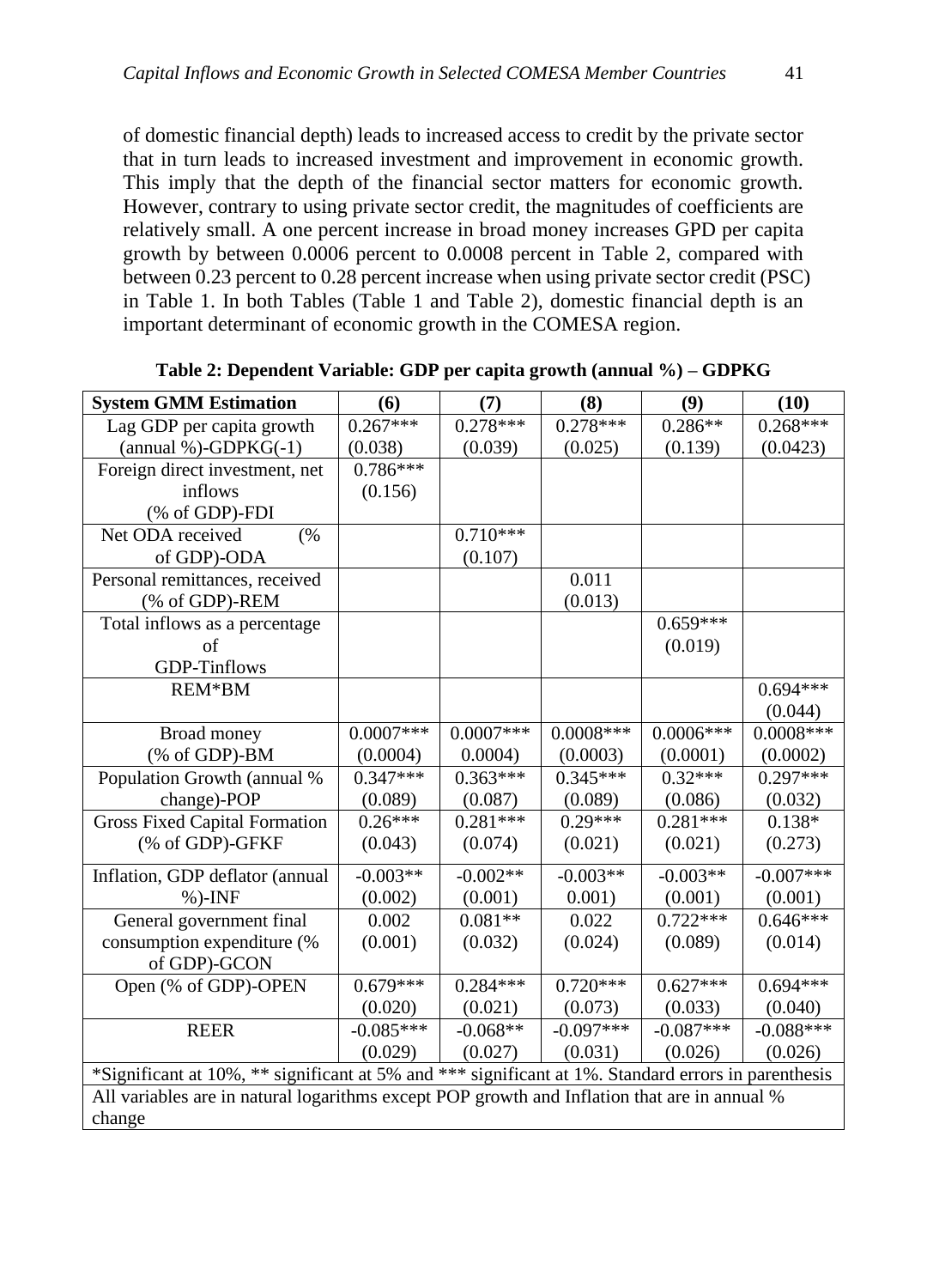#### **4.2 Estimation of the REER Model**

Table (3) shows the system GMM results of the real effective exchange rate (REER) model. Equations (1), (2), (3) and equation (4) uses Foreign Direct Investments (FDI), Official Development Assistance (ODA), Remittances (REM) and total inflows (Tinflows) as a percentage of GDP for our four variables of interest respectively. Three of the capital inflows variables are significant and appreciates the REER. Specifically, a 1 percent increase in FDI, net ODA and total inflows leads to a 6.4 percent, 6.7 percent and 7.6 percent appreciation of the REER. However, remittance inflows parameter is not statistically significant, suggesting that remittances inflow to the region are mostly for consumption smoothing with little impact on economic growth. Remittances seems to be more countercyclical, helping households smooth their consumption during difficult times. The FDI, ODA and by accumulation total inflows seems to increase the productive capacity of the economies in the region and the resultant resource reallocation leads to REER appreciation. This suggests that FDI inflows are a more stable source of inflow and increases productive capacity of the economy through transfer of technology and know-how and with time leads more efficient resource allocation and an appreciation of the REER. Similarly, ODA inflows for some countries in the region have become almost a permanent feature and predictable, providing finance for development in the region.

In terms of the other macroeconomic fundamentals, the lagged REER variable has significant and positive coefficients across all the four equations suggesting that if the exchange rate was appreciating in the previous period, it will also appreciate in the current period and vice versa. A one percent appreciation of the REER in the previous period leads to about 0.63 percent appreciation in the current period across the four equations. Openness (OPEN) negatively affects REER, since trade restrictions affect the price of non-tradable goods. Increasing restrictions on tradable goods has a negative effect on the price of the tradable goods through the income effect and a positive effect through the substitution effect, so the income effect is less likely to dominate (Edwards, 1998). Trade restrictions hence push down the prices of tradable goods relative to non-tradable goods, leading to an appreciation of the REER. Conversely, trade openness pushes up the prices of tradable goods relative to non-tradable goods leading to a depreciation of the REER and hence the negative relationship. The coefficient on government consumption expenditure (GCON) is positive and significant, meaning that government spending leads to an appreciation of the REER since public spending is channeled towards non-tradable goods, increasing their prices relative to tradable goods. The coefficient of the Terms of Trade (TOT) variable significantly and positively affect REER since improvement in TOT causes the REER to appreciate to the extent that it improves the trade balance.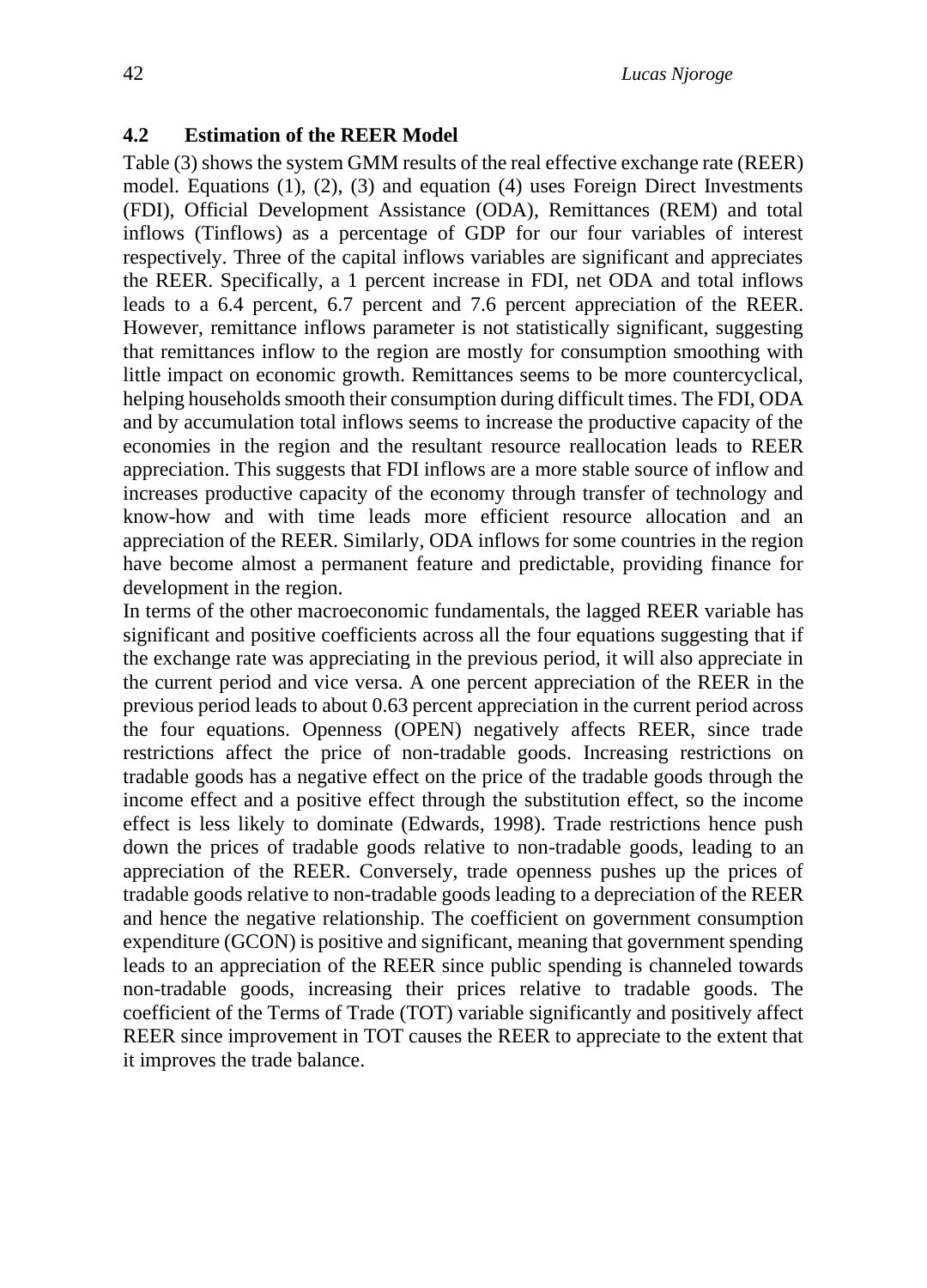| <b>System GMM Estimation</b>                                                                        | <b>(1)</b>  | (2)         | (3)         | (4)         |
|-----------------------------------------------------------------------------------------------------|-------------|-------------|-------------|-------------|
| Lag Real effective exchange rate (CPI-based)                                                        | $0.632***$  | $0.634***$  | $0.637***$  | $0.627***$  |
| Index-REER $(-1)$                                                                                   | (0.022)     | (0.021)     | (0.015)     | (0.046)     |
| Foreign direct investment,                                                                          | $0.635***$  |             |             |             |
| net inflows (% of GDP)-FDI                                                                          | (0.028)     |             |             |             |
| Net ODA received                                                                                    |             | $0.666***$  |             |             |
| (% of GDP)-ODA                                                                                      |             | (0.041)     |             |             |
| Personal remittances, received                                                                      |             |             | 0.084       |             |
| (% of GDP)-REM                                                                                      |             |             | (0.067)     |             |
| Total inflows as a percentage of GDP-Tinflows                                                       |             |             |             | $0.763***$  |
|                                                                                                     |             |             |             | (0.097)     |
| Open is the sum of exports and imports of goods                                                     | $-0.359***$ | $-0.344***$ | $-0.340***$ | $-0.341***$ |
| and services (% of GDP)-OPEN                                                                        | (0.092)     | (0.091)     | (0.090)     | (0.089)     |
| Terms of Trade Index-TOT                                                                            | $0.622***$  | $0.626***$  | $0.636***$  | $0.628***$  |
|                                                                                                     | (0.033)     | (0.045)     | (0.029)     | (0.026)     |
| Balassa Samuelson Index-BSI                                                                         | $0.173***$  | $0.26***$   | 0.181       | $0.173*$    |
|                                                                                                     | (0.046)     | (0.038)     | (0.204)     | (0.101)     |
| General government final consumption expenditure                                                    | $0.422***$  | $0.536***$  | $0.126***$  | $0.220***$  |
| (% of GDP)-GCON                                                                                     | (0.102)     | (0.107)     | (0.039)     | (0.068)     |
| *Significant at 10%, ** significant at 5% and *** significant at 1%. Standard errors in parenthesis |             |             |             |             |
| All variables are in natural logarithms except POP growth and Inflation that are in annual % change |             |             |             |             |

**Table 3: Dependent Variable: Real effective exchange rate (CPI-based) Index - REER**

BSI is used to capture the impact of the increasing price of non-tradable goods over the development process within a sample for which per capital GDP levels are quite heterogeneous. The BSI claims that productivity grows faster in the tradable than non-tradable sectors. Consequently, wages grow faster in tradable sector which spillover to the non-tradable sectors. The upward pressure on wages in the nontradable sectors is not matched by similar wage increases in the tradable sectors since prices in the tradable sectors are internationally determined and hence homogeneous across countries. Higher wages in the non-tradable sectors results in higher relative prices for non-tradable goods. This implies an increase in domestic inflation and an appreciation of the REER. The results indicate that the coefficient of the Balasa-Samuelson Index (BSI) is significant in the equation (1) , equation (2) and equation (4) and not significant in equation (3) but with a positive sign. This suggest that FDI, Net ODA and total inflows have a more lasting influence on REER (tends to appreciate) possibly indicating that they tend to be more stable unlike remittances flows in these economies.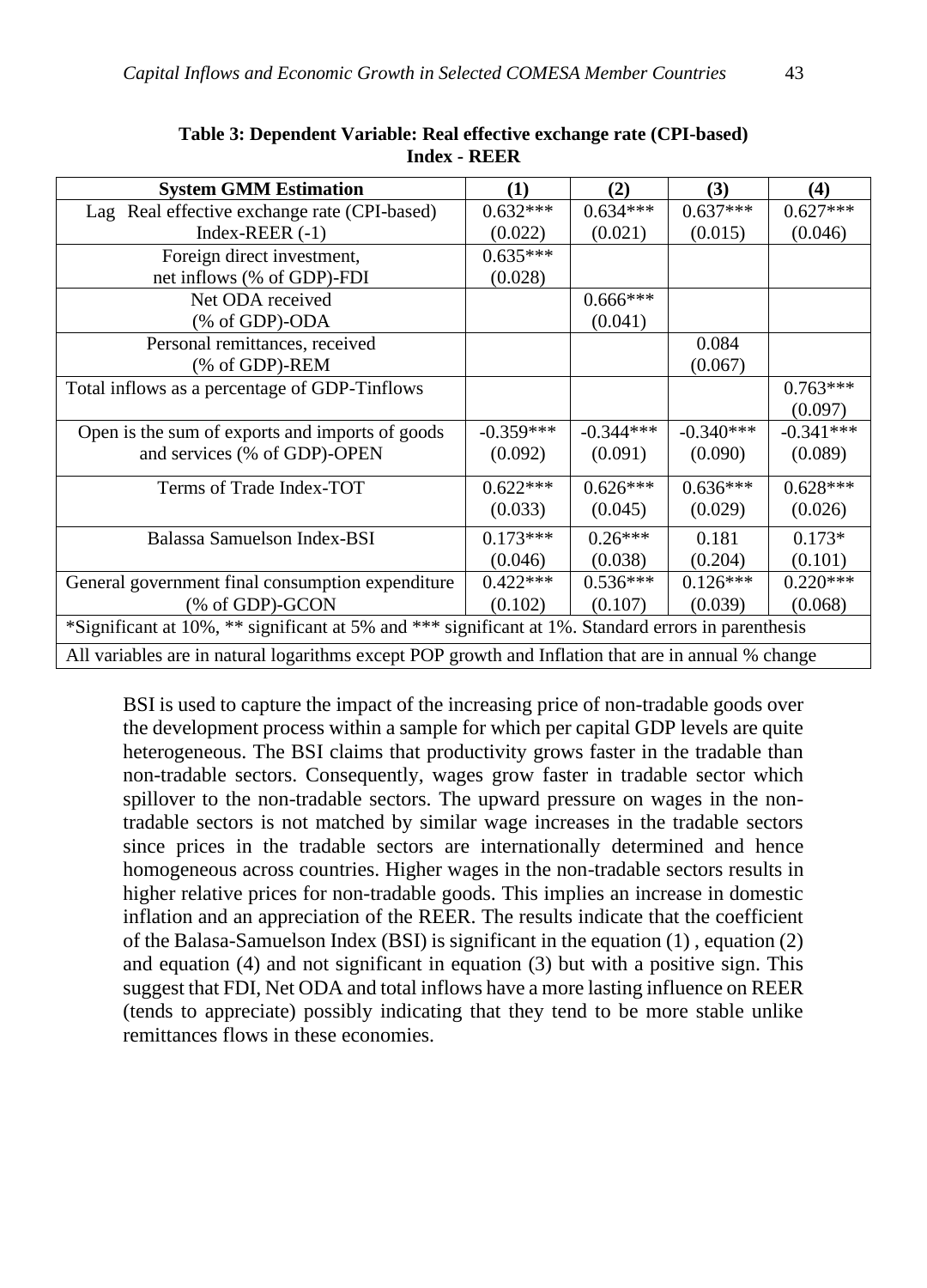# **5. Conclusion and Policy Implications**

The study examines the link between capital inflows and economic growth for the economies of the Common Market for Eastern and Southern Africa (COMESA). With the region working towards establishing a monetary union, the role of capital inflows, a de facto measure of financial integration, will be a critical ingredient to this process (Mougani, 2012). The study finds a strong positive, significant and robust correlation of capital inflows with GDP per capita growth, support the positive role capital inflows play in bridging the saving and investment gap and providing financing for investment needs. However, capital inflows also leads to appreciation of the REER that may be detrimental to growth for the economies of the COMESA region.

In particular,

- (a) The results from empirical estimation of the growth model shows that:
- (i) FDI inflows, ODA inflows and Total inflows positively impacts economic growth for countries in the COMESA region. The coefficients of FDI, ODA and Total Inflows are positive and statistically significant, suggesting that FDI and ODA are important for economic growth and by extension the total inflows. ODA for some COMESA member countries contributes to human capital and infrastructure development, and provision of public goods such as public health, setting a country on the path of long-term economic growth. The FDI parameter is positive and a significant determinant of economic growth for countries in COMESA region. Consistent with other studies, this reinforces the FDI's role as stable and more reliable source of foreign finance and hence the need to promote policies that attract FDI (Haddad and Harrison, 1993). Notably, debt financing is more prone to adverse international development that forces developing countries to shoulder the negative effects of such developments by either paying higher premiums as markets rightly factor in more risk or defaulting on such commitments that tend to have devastating long term effects on the debtor country including full brown financial crisis and default. On the contrary, FDI financing builds shock absorbers and does not typically produce a sudden rush for exist but are committed for the long term. FDI can absorb and tolerate a certain amount of near-term adversity. Policy should endeavor to attract more FDI that can have stronger structural influences through horizontal and vertical linkages with the domestic economy. This would promote raw material processing and a larger participation in the global value chain, thereby creating employment and economic growth. Dependency on overseas development assistance need to be checked even though it continues to be an important source of development finance for the region's economy, in order to avoid donor fatigue.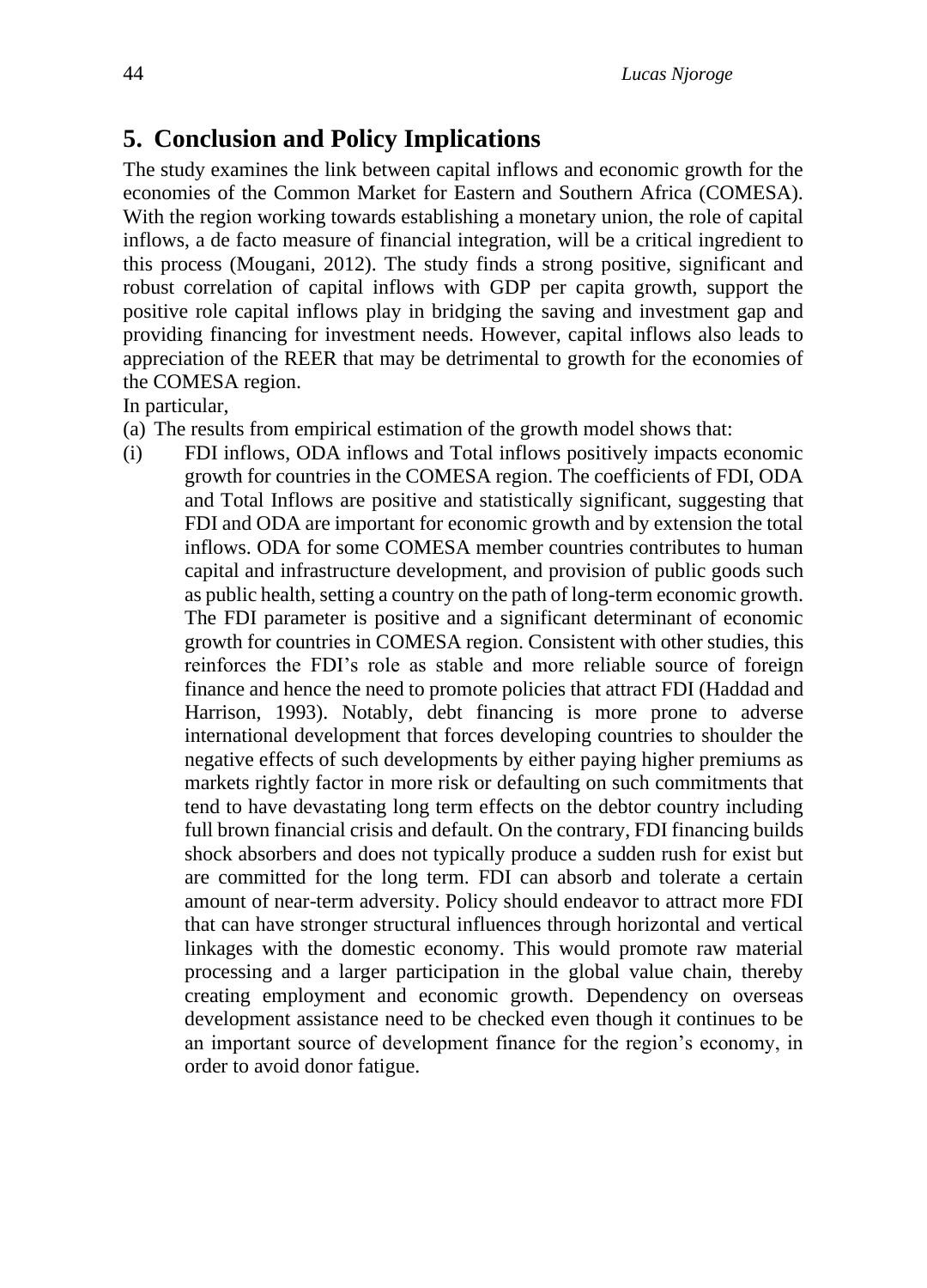- (ii) Remittances do not significantly influence economic growth possibly because remittances are used for consumption smoothing. This imply that there is room for remittances to play a critical role in influencing economic growth if appropriate investment vehicles are developed. The results of a positive and significant interaction term of remittances and a proxy for domestic financial depth further support this argument. Remittance contribute positive to GDP growth only when we interact it with a variable for domestic financial sector development, suggesting that going forward and as the region financial sector evolves, remittances will play more crucial role in determining economic performances of the countries in the COMESA region. This means that countries in the region need to continue implementing domestic financial sector reforms that will lead to a deeper financial sector, capable of harnessing and providing efficient vehicles that can direct remittances to investment, for remittances to have a significant contribution to economic growth in the region.
- (iii) Most of the other fundamental determinants of growth have coefficients that are statistically significant and with the expected signs. Private sector credit, openness and fiscal discipline have positive and significant effects on real GDP per capita growth. With credit markets not so well developed, this imply that improving credit availability and access to the private sector, reducing trade restriction and encouraging more open trade regimes, and ensuring fiscal discipline, are important for increasing economic growth. In addition, development of domestic financial markets will encourage foreign participation, increase capital inflows while at the same time supporting access to credit by the private sector. These measures will improve domestic investment and spur economic growth in the regional economies.
- (b) Examining whether capital inflows adversely affect economic growth, the study finds that except for the remittances whose effect is not significant, capital inflows leads to an appreciation of the REER across COMESA member countries. Specifically, FDI, ODA and total inflows leads to appreciation of the REER, that is statistically different from zero. This suggest that countries in the region should focus on attracting FDI inflows that provide a more stable source of capital inflows. The flexible exchange rates in most economies in the region allows the exchange rate to be an automatic stabilizer, and helps dampen real appreciation emanating from capital inflows. The results are consistent across the three capital inflows categories. In this regards, while implementing policies to attract capital inflows critical to finance development needs and spur economic growth, policy makers in the region should remain vigilant and ensure that there is no significant REER appreciation and loss of competitiveness that can lead to destabilizing macroeconomic management. The appreciation could impede growth but if capital inflows are directed to viable investments, can contribute to economic growth. The insignificance of the effect of remittances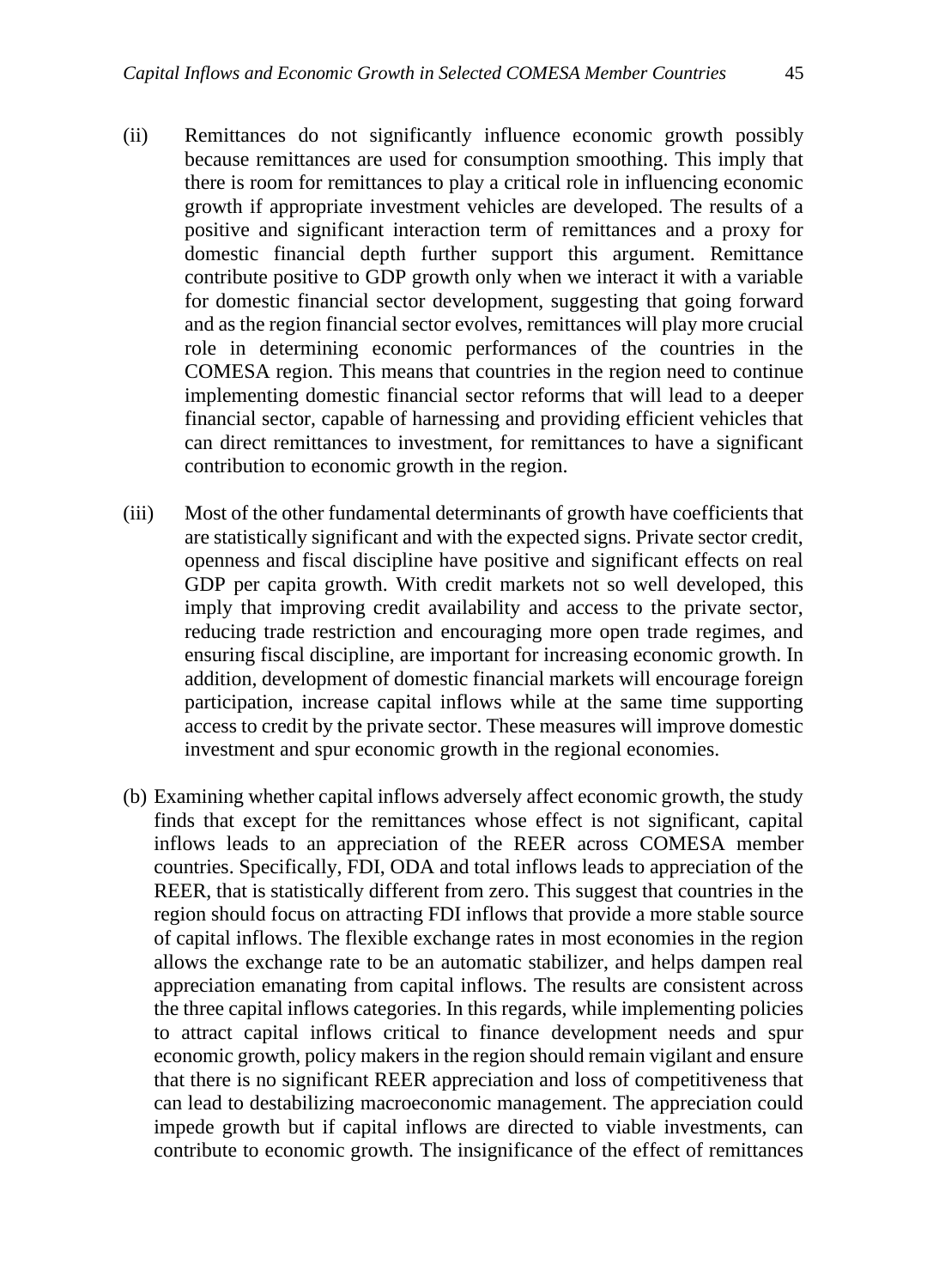on REER may point to the counter-cyclical nature of remittances, mostly used to smoothen households' consumptions during macroeconomic shocks thereby not leading to changes in relative prices of tradable and non-tradable goods. FDI inflows and flexible exchange rate regime could assist in stemming the effect of appreciation and avoiding significant loss of competitiveness. Reducing dependency on foreign aid will continue to be an important policy prescription for some of the economies in the region especially those that heavily depend on ODA.

## **References**

- [1] Adedokun, A. J. (2017). Foreign aid, governance and economic growth in Sub-Saharan Africa: Does one cap fit all? African Development Review, 29, (2), 184-196.
- [2] Alesiena, A, and Dollar, D. (2000). Who gives aid to whom and why? Journal of Economic Growth, 5.
- [3] Aizenman, J., Jinjarak, Y. and Park, D. (2011). Capital Flows and Economic Growth in the Era of Financial Integration and Crisis, 1990–2010. NBER Working Paper, 17502, National Bureau of Economics, Cambridge, MA.
- [4] Alley, I. (2015). Private Capital Flows and Economic Growth of Sub-Saharan African Countries. African Development Review, 27, (4), 469–83.
- [5] Almfraji, M. A., Almsafir, M. K., and Yao, L. (2014). Economic growth and foreign direct investment inflows: the case of Qatar. Procedia-Social and Behavioral Sciences, 109, 1040-1045.
- [6] Arellano, M., and Bond, S. (1991). Some tests of specification for panel data: Monte Carlo evidence and an application to employment equations. Review of Economic Studies, 58, 277–97.
- [7] Arellano, M., and Bover, O. (1995). Another look at the instrumental variables estimation of error components models. Journal of Econometrics, 68, 29–51.
- [8] Athukorala, P. C., Rajapatirana, S., (2003). Capital Inflows and the Real Exchange Rate: Comparative Study of Asia and Latin America. World Economy, 26, (4), 613-637.
- [9] Blanchard, O. and Fischer, S. (1989). Lectures on Macroeconomics. The MIT Press, Cambridge.
- [10] Blundell, R., and Bond, S. (1998). Initial conditions and moment restrictions in dynamic panel data models. Journal of Econometrics, 87, 11–143.
- [11] Bourdet, Y. and Falck, H., (2006). Emigrants' Remittances and Dutch Disease in Cape Verde. International Economic Journal, 20, (3), 267-284.
- [12] Burnside, C. and Dollar, D. (2000). Aid, Policies and Growth. American Economic Review, 90, 847-868.
- [13] Calderon, C., and Nguyen, H. M. (2015). Do Capital Inflows Boost Growth in Developing Countries? Evidence from Sub-Saharan Africa. Policy Research Working Paper, 7298, World Bank, Washington, DC.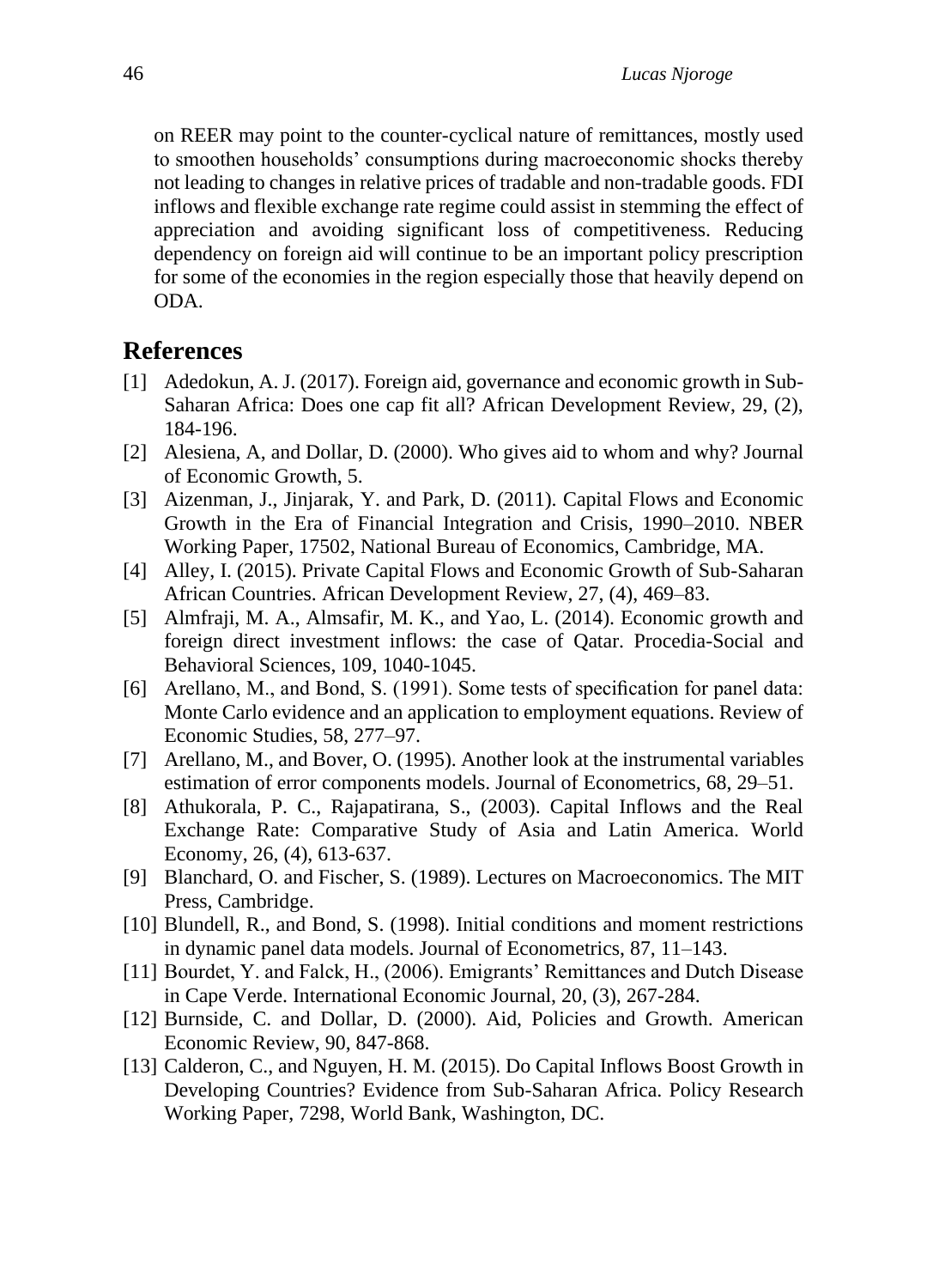- [14] Calvo, G., Leiderman, L., and Reinhart, C., (1993). Capital Inflows and Real Exchange Rate Appreciation in Latin America: The Role of External Factors. IMF Staff Papers, 40, (1), 108–51.
- [15] Catrinescu, N., Leon-Ledesma, M., Piracha, M. and Quillin, B. (2009). Remittances, institutions, and economic growth. World Development, 37, (1), 81–92.
- [16] Cerra, V., Tekin, S., Turnovsky, S. J. (2008). Foreign Aid and Real Exchange Rate Adjustments in a Financially Constrained Dependent Economy. IMF Working Paper, 204, Washington: International Monetary Fund.
- [17] Chami, R., Barajas, A., Cosimano, T., Fullenkamp, C., Gapen, M. and Montiel, P., (2008). Macroeconomic Consequences of Remittances. IMF Occasional Paper, 259 (Washington: International Monetary Fund).
- [18] Cho, Y., and Tien, B. N. (2014). Sub-Saharan Africa's Recent Growth Spurt: An Analysis of the Sources of Growth. Policy Research Working Paper, 6862, World Bank, Washington, DC
- [19] Collier, P. and Dollar, D. (2002). Aid Allocation and Poverty Reduction. European Economic Review, 46, 1475-1500
- [20] Coon M. and Neumann R. (2015). Follow the money: Remittance responses to FDI inflows, MPRA Paper, 62220.
- [21] Deléchat, C., Ramirez, G., Wagh, S. and Wakeman-Linn, J. (2009). Sub-Saharan Africa's Integration in the Global Financial Markets. IMF Working Paper No. 09, 114, International Monetary Fund, Washington, DC.
- [22] De Mello, Jr., L. R. (1999). Foreign Direct Investment-Led Growth: Evidence from Time Series and Panel Data. Oxford Economic Papers 51, (1), 133–51.
- [23] Driffield, N and Jones, C. (2013). Impact of FDI, ODA and migrant remittances on economic growth in developing countries: a systems approach. The European Journal of Development Research, 25, (2), 173-196.
- [24] Easterly, W., Levine, R. and Roodman, D. (2004). Aid, policies, and growth: Comment. American Economic Review 94, (3), 774–780.
- [25] Edwards, S. (1998). Capital Flows, Real Exchange Rates, and Capital Controls: Some Latin American Experiences. NBER Working Papers, 6800 (Cambridge, MA: National Bureau of Economic Research, Inc.).
- [26] Giuliano, P. and Ruiz-Arranz, M. (2009). Remittances, Financial Development and Growth. Journal of Development Economics, 90, 144-152.
- [27] Gourinchas, P. O., and Jeanne. O. (2013). Capital Flows to Developing Countries: The Allocation Puzzle. Review of Economic Studies 80, 1484–515.
- [28] Haddad, M., and Harrison, A. (1993). Are there positive spillovers from direct foreign investment? Evidence from panel data for Morocco. Journal of Development Economics, 42, (1), 51-74.
- [29] Javaid, W. (2017). Impact of remittances on consumption and investment: Case study of Tehsil Sargodha, Punjab, Pakistan. Journal of Finance and Economics, 5, (4), 156- 163.
- [30] Kinda, T. (2009). Investment Climate and FDI: Firm-level Evidence. World Development, 38 (3), 498-513.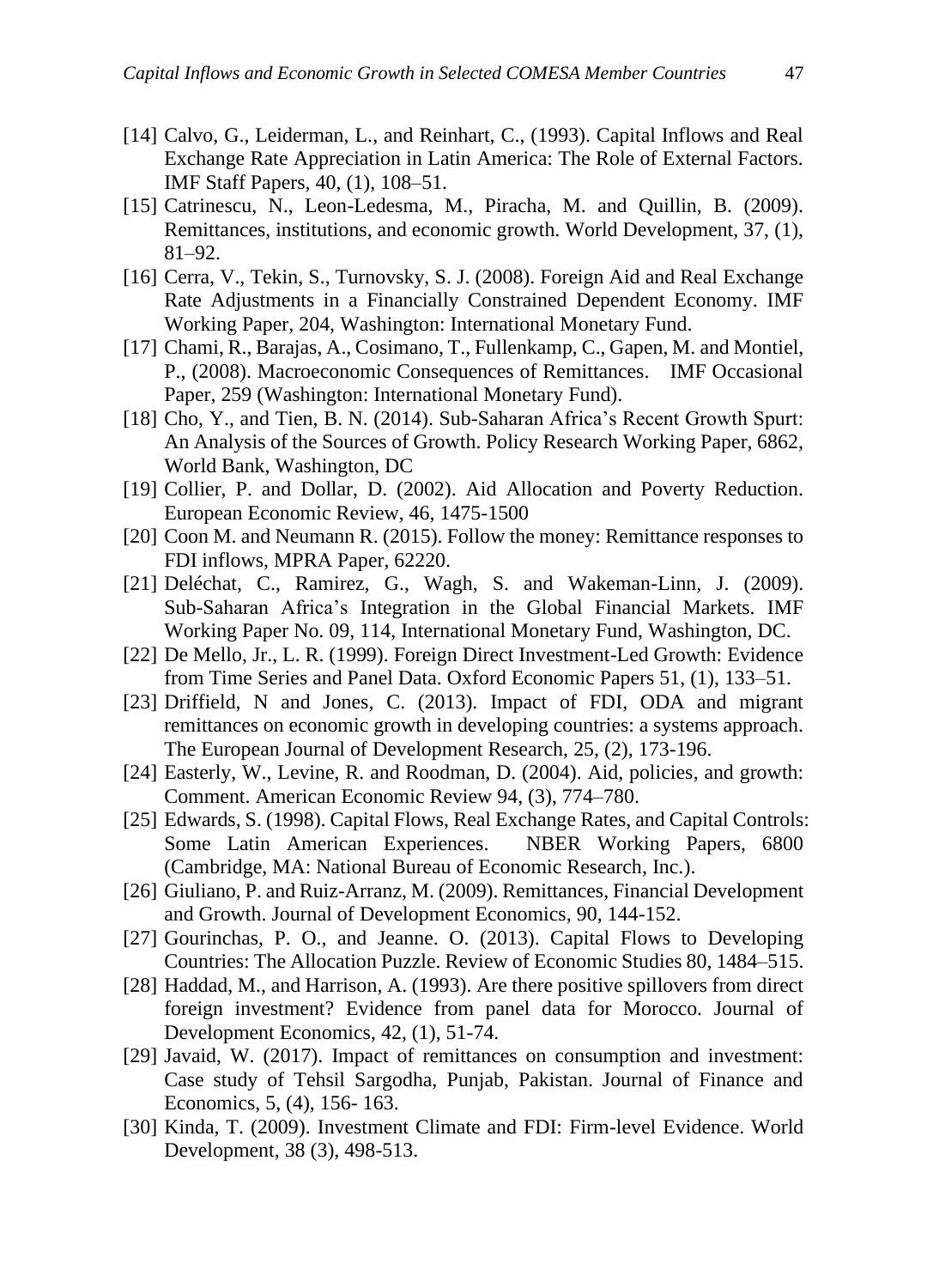- [31] Kodama, M. (2012). Aid unpredictability and economic growth. World Development 40, (2), 266- 272.
- [32] Kose, M. A., Prasad, E., Rogoff, K. and Wei, S. J. (2010). Financial Globalization and Economic Policies. In Handbook of Development Economics Vol. 5, edited by D. Rodrik, and M. Rosenzweig, 4283–359. Amsterdam: North-Holland.
- [33] Lartey, E. (2007). Capital Inflows and the Real Exchange Rate: An Empirical Study of Sub-Saharan Africa. Journal of International Trade & Economic Development, 16 (3), 337–57.
- [34] Lartey, E. (2008). Capital Inflows, Dutch Disease Effects and Monetary Policy in a Small Open Economy. Review of International Economics, 16, (5), 971– 989.
- [35] Lensink, R. and Morrissey, O. (2000). Aid instability as a measure of uncertainty and the positive impact of aid on growth. Journal of Development Studies, 36, (3), 31-49.
- [36] Lensink R. and White, H. (2000). Aid allocation, poverty reduction and the Assessing Aid Report. Journal of International Development, 12.
- [37] MacDonald, M. (2015). Patterns of International Capital Flows and Productivity Growth: New Evidence. Review of International Economics, 23, (5), 846–72.
- [38] Mckinnon, R. and Pill, H. (1997). Credible Economic Liberalizations and Over borrowing. American Economic Review, 87, (2).
- [39] Minasyan, A. and Nunnenkamp, P. (2016). Remittances and the effectiveness of foreign aid. Review of Development Economics, 20, (3), 681-701.
- [40] Mougani, G. (2012). An Analysis of the Impact of Financial Integration on Economic Activity and Macroeconomic Volatility in Africa within the Financial Globalization Context. Working Paper, 144, February, African Development Bank, Tunis.
- [41] Murinde, V. (2012). Financial Development and Economic Growth: Global and African Evidence. Journal of African Economies, Oxford University Press, 21, (1).
- [42] Obstfeld, M. (1994), Risk-Taking, Global Diversification, and Growth. American Economic Review, 84, (5).
- [43] Omri, A. and Kahouli, B. (2014). The Nexus among Foreign Investment, Domestic Capital and Economic Growth: Empirical Evidence from the MENA Region. Research in Economics, 68, (3), 257–63.
- [44] Pradhan, M., Balakrishnan, R., Baqir, R., Heenan, G., Nowak, S., Oner, C. and Panth, S. (2011). Policy Responses to Capital Flows in Emerging Markets. IMF Staff Discussion Note, SDN/11/10, April 21, Asia and Pacific Department, International Monetary Fund.
- [45] Rajan, R. and Subramanian, A. (2005). What Undermines Aid's Impact on Growth? NBER Working Paper, 11657 (Cambridge, MA: National Bureau of Economic Research).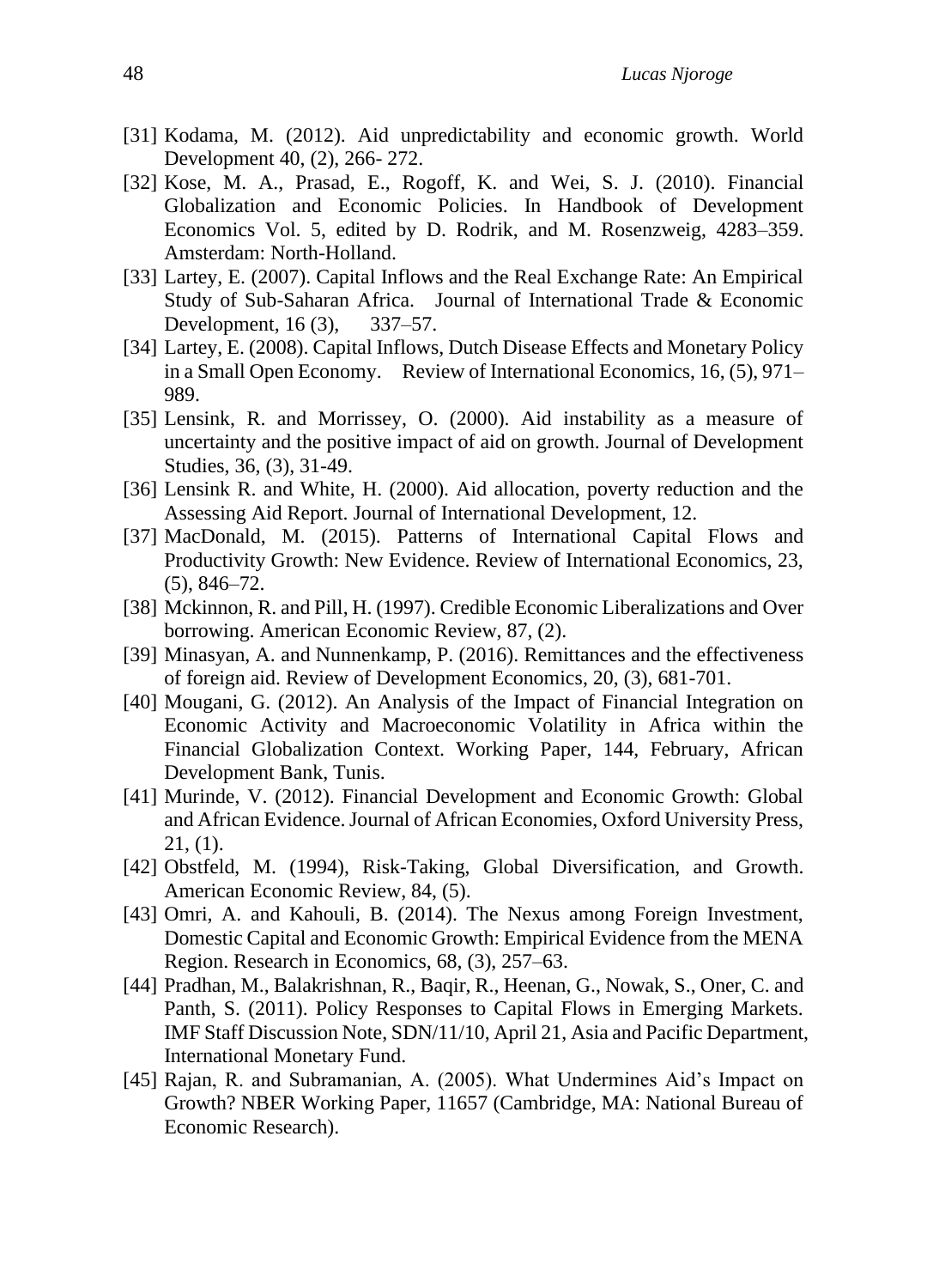- [46] Rodrik, D. and Velasco, A. (1999). Short-term Capital Flows. NBER Working Paper, 7364.
- [47] Saadi-Sedik, T. and Petri, M. (2006). To Smooth or Not to Smooth The Impact of Grants and Remittances on the Equilibrium Real Exchange Rate in Jordan. IMF Working Paper, WP/06/257, Washington: International Monetary Fund.
- [48] Saborowski, C. (2009). Capital Inflows and the Real Exchange Rate: Can Financial Development Cure the Dutch Disease? IMF Working Paper, 09/20 (Washington: International Monetary Fund).
- [49] Solow, R. (1956). A contribution to the theory of economic growth. The Quarterly Journal of Economics, 70, (1), 65–94.
- [50] Quattara, B. (2006). Foreign aid and government fiscal behavior in developing countries: Panel data evidence. Economic Modeling, 23, 506-514.
- [51] World Bank. (1998). Assessing Aid. What Works, What Doesn't and Why. Oxford University Press, New York.
- [52] Zardoub, A. and El Abed Riadh. (2019). Short and Long-Term Effects of Financial Flows on Economic Growth. Journal of Economic Integration, 34, (4), 705-724.

# **Appendix**

List of COMESA Member Countries

1. Countries with data included in the study

Burundi (BRD), Comoros (COM), Democratic Republic of Congo (DRC), Egypt (EGY), Eswatini (ESW), Ethiopia (ETH), Kenya (KEN), Madagascar (MAD), Malawi (MAL), Mauritius (MAU), Rwanda (RWA), Seychelles (SEY), Sudan (SUD), Tunisia (TUN), Uganda (UGA), Zambia (ZAM), and Zimbabwe (ZIM).

2. Countries that have data gaps and could therefore not be included in the study are: Djibouti (DJ), Eritrea (ER), Libya (LY) and Somalia (SO).